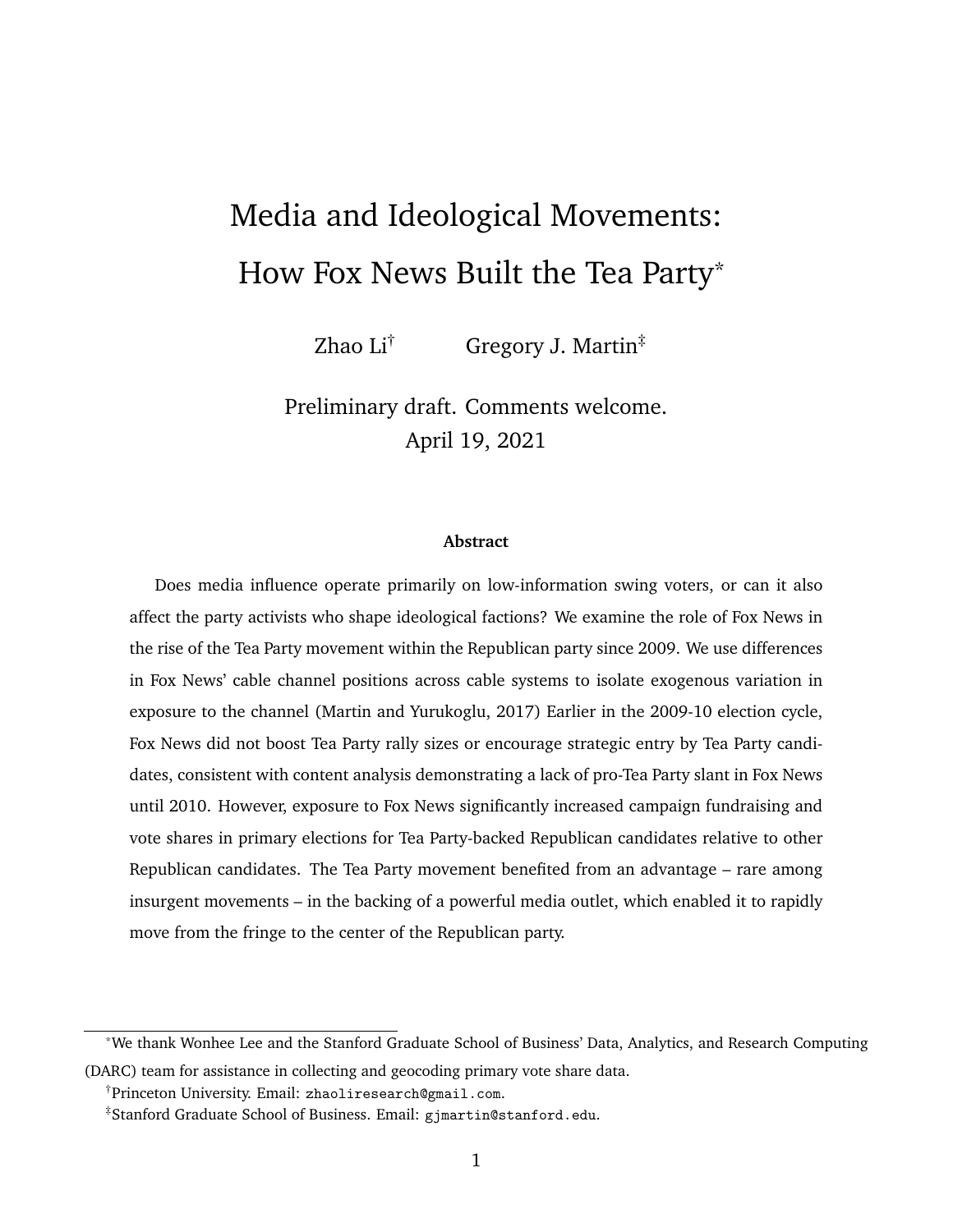What are the limits on the electoral power of mass media? Existing research on media influence in elections has tended to focus on party vote shares as the primary outcome, $^1$  $^1$  implying that media have greatest potential for influence among voters who are close to indifferent between the parties, and limited influence among committed partisans. Consumers' tastes for like-minded news [\(Gentzkow and Shapiro, 2010\)](#page-24-0) then produce a trade-off for a media outlet seeking to influence electoral politics: more extreme slant may have greater influence on those who choose to read, but reduce the outlet's reach among the moderate readers whose votes might be swayed.

This trade-off generates a constraint on electorally-minded media owners: moving too far towards the extremes can reduce the outlet's electoral impact [\(Martin and Yurukoglu, 2017;](#page-25-0) [Grossman, Margalit and Mitts, n.d.\)](#page-24-1). More generally, an outlet cannot be said to be powerful in this sense if the baseline propensity of its readers to vote for its favored party approaches 1.

In this paper we show that this conception of who is on the margin for media influence misses important within-party dynamics that have real implications for the electoral landscape, and understates the true power of partisan outlets. The set of readers for whom the electorally-relevant "treatment effect" of exposure to biased media is the greatest may not be those with the weakest ex-ante partisan attachments. Instead, such effects extend to those with well-established partisan preferences, and manifest in within-party factional conflict.

Outlets with highly partisan audiences can thus still be consequential for electoral politics, as their potential influence extends beyond convincing voters to switch from one party to another, to changing the party brands themselves. This intra-party form of influence is becoming more relevant in a media landscape that has recently seen increased entry by highly partisan outlets, and a political setting of mass polarization where the ranks of true swing voters are shrinking.

We investigate the consequences of exposure to slanted media on the development of intraparty ideological movements and factions. We focus on the case of the Tea Party, which transformed the US Republican party beginning in 2009. We show that while the Tea Party was a true grassroots movement, gaining early momentum from protests across the US in April 2009 [\(Madestam et al., 2013\)](#page-25-1), its electoral success hinged on support from the Fox News Channel (FNC) during the Republican primaries. FNC did not initiate the Tea Party movement, but it did

<sup>&</sup>lt;sup>1</sup>E.g. [DellaVigna and Kaplan](#page-24-2) [\(2007\)](#page-24-2); [Gentzkow, Shapiro and Sinkinson](#page-24-3) [\(2011\)](#page-24-4); [Chiang and Knight](#page-24-4) (2011); [Enikolopov, Petrova and Zhuravskaya](#page-24-5) [\(2011\)](#page-24-5); and [Martin and Yurukoglu](#page-25-0) [\(2017\)](#page-25-0).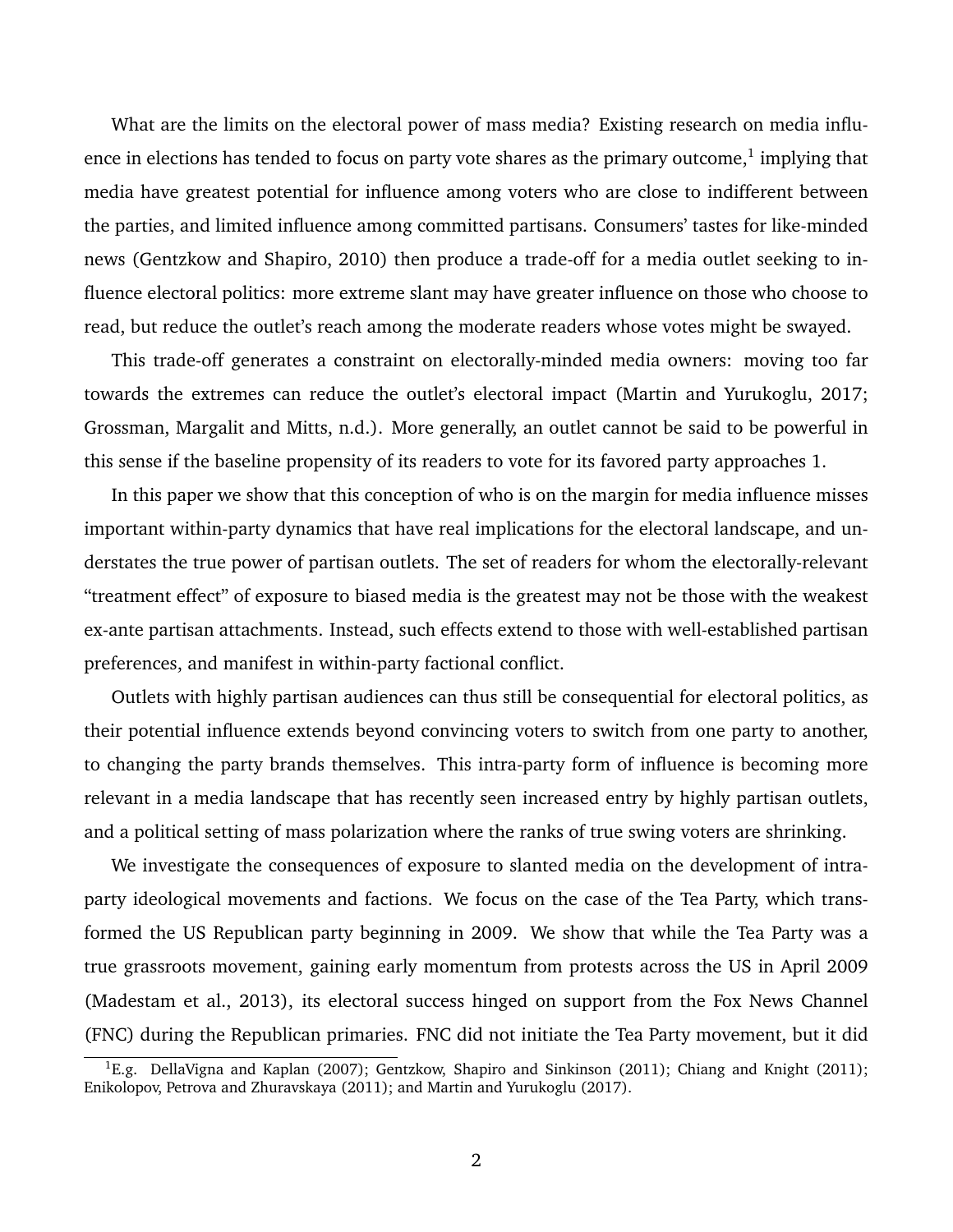throw its weight behind the faction at a critical time in its development. The backing of a pre-built media infrastructure with near-universal reach among party activists — a feature that very few other protest movements can claim — was a crucial mediator of the Tea Party protests' lasting impact. The movement's astonishingly rapid ascent from fringe protest group to wielder of the levers of power within one of the US' two major parties depended on this media support.

#### **How Ideological Movements Can Capture Parties and Transform Elite Politics**

The Tea Party movement, a right-wing faction of the Republican party, rose to national prominence in 2009 following conservative backlash against the election of Barack Obama and postcrisis "big government" programs [\(Blum, 2020;](#page-24-6) [Gervais and Morris, 2018;](#page-24-7) [Kabaservice, 2012;](#page-25-2) [Parker and Barreto, 2013;](#page-25-3) [Skocpol and Williamson, 2012\)](#page-26-0). Tea Party-affiliated candidates' electoral success in the 2010 midterm elections accelerated the Republican party's rightward shift, as most of the 47 newly-elected Tea Party Republicans were more conservative than even the most right-leaning existing members of the House GOP [\(Skocpol and Williamson, 2012\)](#page-26-0).

In addition to strengthening the position of ideological conservatives within the Republican party's rank and file, the Tea Party movement, now on the inside, waged a Republican "civil war" [\(Blum, 2020;](#page-24-6) [Kabaservice, 2012\)](#page-25-2). Tea Party legislators engaged in no-holds-barred tactics to advocate for conservative economic policies over the objection of party leaders, such as causing a government shutdown in an attempt to block funding for the Affordable Care Act [\(Rosenthal,](#page-25-4) [2013\)](#page-25-4). Moreover, Tea Party Republicans in Congress ousted former Speaker John Boehner, denouncing him as a "Republican In Name Only" [\(Rosenthal and Trost, 2012\)](#page-25-5). As it continued to amass power within the GOP, the Tea Party flank served as a precursor to the rise of Donald Trump [\(Blum, 2020;](#page-24-6) [Gervais and Morris, 2018\)](#page-24-7).

The Tea Party movement is a case in point for the potential of ideological movements to transform elite politics in the United States. Despite the entrenched two-party system in the U.S., ideological factions can achieve political representation by waging insurgencies for control established parties [\(Blum, 2020;](#page-24-6) [Lee, 2020\)](#page-25-6). These movements are not above undermining their own party leadership in the struggle for power, including launching primary challenges against moderate co-partisan incumbents and sabotaging the party establishment's legislative priorities in order to signal ideological purity [\(Izzo, 2020;](#page-25-7) [Kabaservice, 2012;](#page-25-2) [Skocpol and Williamson, 2012\)](#page-26-0).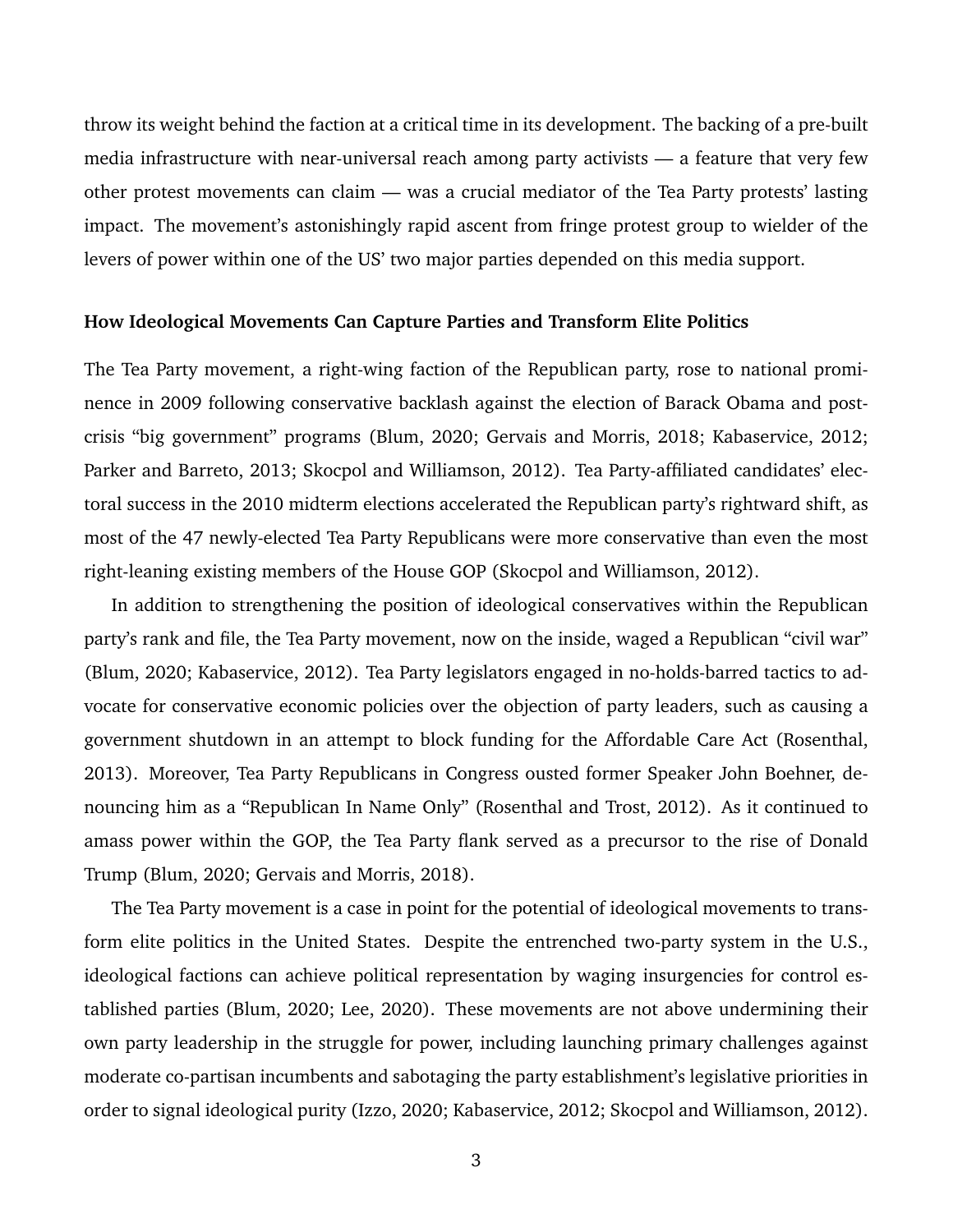Ideological movements that successfully capture existing parties may exacerbate elite polarization, transform electoral competition, and initiate political realignment [\(Izzo, 2020;](#page-25-7) [Groenendyk,](#page-24-8) [Sances and Zhirkov, 2020;](#page-24-8) [Skocpol and Williamson, 2012;](#page-26-0) [Snyder and Ting, 2002\)](#page-26-1); they may reject legislative compromises even when gridlock generates policy failures [\(McCarty, Poole and](#page-25-8) [Rosenthal, 2013;](#page-25-8) [Mian, Sufi and Trebbi, 2014\)](#page-25-9); and they may undermine democratic norms in the service of ideological goals [\(Lee, 2020;](#page-25-6) [Levitsky and Ziblatt, 2018\)](#page-25-10).

### **How Media Outlets Can Support Ideological Movements**

In contrast to the well-documented link between media bias and mass polarization in the United States, existing political economy research has rarely examined the impact of the media environment on intraparty ideological movements. In the context of the Tea Party movement, existing accounts have long speculated that Fox News, the nation's leading conservative news outlet, played an important role in elevating the movement in its infancy and solidifying its central status within the Republican party. For example, ethnographic studies reveal that nearly all Tea Party activists were regular Fox News viewers and vice versa [\(Skocpol and Williamson, 2012\)](#page-26-0). Similarly, in a survey of mass attitudes towards the Tea Party movement, respondents who claimed to rely on Fox News as their primary source of information were 14 percent more likely to self-identify as movement sympathizers [\(Parker and Barreto, 2013\)](#page-25-3).

These observations could, however, simply reflect ideological sorting among consumers of political news [\(Gentzkow and Shapiro, 2010\)](#page-24-0). They are not necessarily evidence that Fox News independently increased support for the Tea Party. Our analysis will aim to establish the causal influence of exposure to Fox News coverage on Tea Party electoral fortunes.

Exposure to Fox News could bolster support for the Tea Party movement for several reasons. First, Fox News may have increased the visibility of the movement through its extensive coverage. For example, while other cable news outlets devoted little air time to the nascent Tea Party movement, Fox News began promoting Tea Party rallies scheduled on Tax Day, April 15th, of 2009 six weeks in advance, which may have ameliorated coordination problems for these rallies [\(Skocpol](#page-26-0) [and Williamson, 2012\)](#page-26-0). The channel also gave Tea Party candidates a friendly platform to establish name recognition among likely voters and campaign donors [\(Skocpol and Williamson, 2012\)](#page-26-0). Furthermore, given partisan bias in its coverage of political issues [\(Schroeder and Stone, 2015\)](#page-26-2),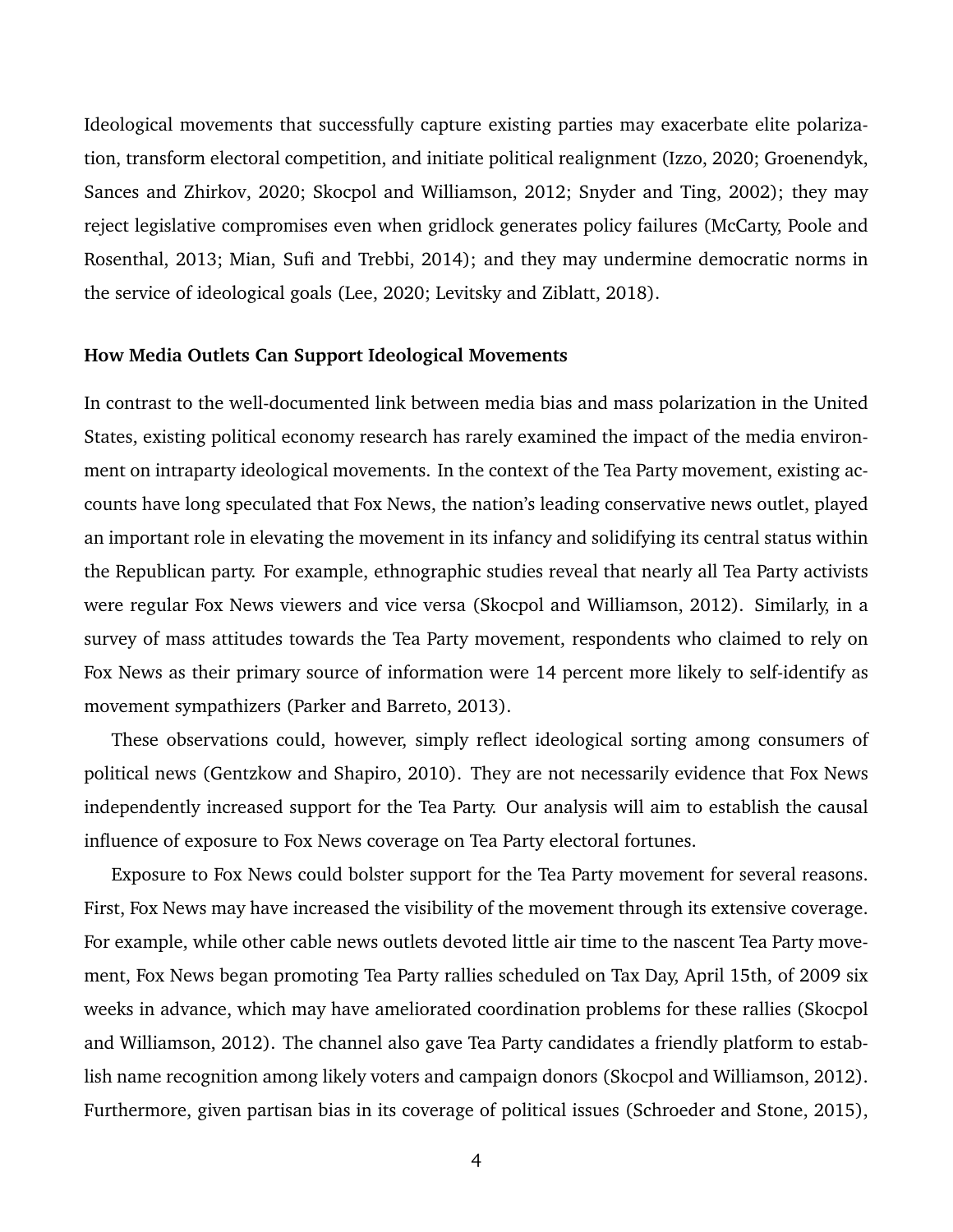Fox News may have helped to center public discourse leading up to the 2010 midterm elections around Tea Party candidates' campaign platforms such as opposition to the Affordable Care Act [\(Skocpol and Williamson, 2012;](#page-26-0) [Rosenthal and Trost, 2012\)](#page-25-5).

Second, Fox News touted Tea Party politicians and activists as "real Americans" who better represented true conservatives than the existing Republican leadership [\(Peck, 2019\)](#page-25-11). By framing the Tea Party movement as an ideological challenge to the Republican establishment, Fox News may have galvanized its viewers, many of whom are said to be more right-wing than the party median [\(Skocpol and Williamson, 2012\)](#page-26-0). In addition, by burnishing the Tea Party movement's populist credentials, Fox News may have helped the movement to tap into rising discontent with mainstream parties and party leaders in the United States [\(Lee, 2020\)](#page-25-6).

Third, while Fox News praised the Tea Party movement for its independence from the Republican establishment, the channel's commentators also insisted that the movement needed to transform the GOP from within in order to leave a lasting legacy [\(Skocpol and Williamson, 2012\)](#page-26-0). By rebranding the Tea Party movement as the new face of the Republican party, particularly after a large wave of Tea Party candidates entered Congress in 2011, Fox News may have convinced its viewers that one could not self-identify as a Republican without supporting the movement.

### **Paper Overview**

To shed light on how media outlets can facilitate the rise of intraparty ideological movements, we conduct a series of empirical analyses on the effectiveness of Fox News in promoting the Tea Party movement. Section [1](#page-5-0) describes our data collection efforts as well as our empirical strategy of leveraging differences in Fox News' cable channel positions across zip codes as a source of exogenous variation in exposure to the channel [\(Martin and Yurukoglu, 2017\)](#page-25-0). Section [2](#page-7-0) reports evidence for a substantial pro-Tea Party slant in Fox News coverage relative to CNN and MSNBC in 2010, but no notable differences in 2009. Section [3](#page-10-0) shows that exposure to Fox News had no discernible impact on attendance of Tea Party rallies in 2009, nor did these rallies generate subsequent interest in the channel. In addition, Section [4](#page-15-0) finds no evidence that Tea Party candidates were more likely to contest congressional districts with relatively higher Fox News accessibility in the 2010 midterm elections. These findings all suggest that the Tea Party movement was not initially closely tied to Fox News (except through both entities' connection to the Republican party).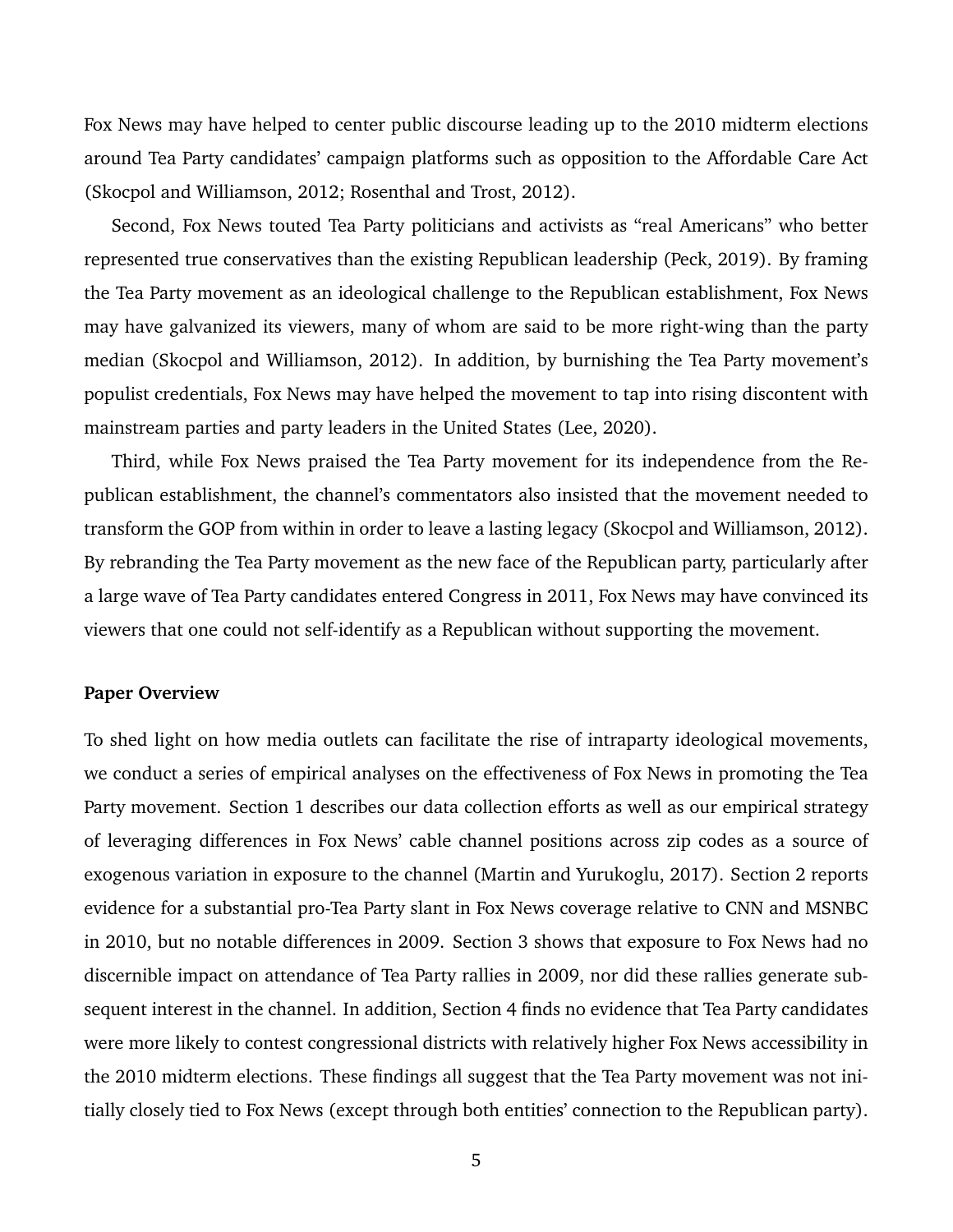The movement was not a creation of Fox News, but rather arose independently, beginning its life as a grassroots protest movement.

In contrast, Fox News' noticeable pro-Tea Party slant in 2010 may have contributed to the electoral success of Tea Party candidates in the 2010 midterm elections. Specifically, we find that Fox News increased both itemized campaign contributions to Tea Party-affiliated Republican candidates (Section [5\)](#page-17-0) and primary-election vote shares for these candidates in the 2010 House of Representative races (Section [6\)](#page-20-0). These effects are precisely estimated and substantively meaningful: a one-standard-deviation increase in exposure to Fox News as proxied by its cable channel position would raise Tea Party candidates' campaign fundraising by 14.3% and primary vote shares by 2.1 percentage points. We conclude in Section [7](#page-22-0) by summarizing our existing findings and outlining areas of improvement for future versions of this paper.

## <span id="page-5-0"></span>**1 Data Collection**

We use a variety of data sources in our analyses. First, we draw on a few different data sets to construct variables related to media exposure or media programming. Through the Lexis-Nexis database, we obtained broadcast transcripts for the three major cable news outlets during our period of study–namely, CNN, FNC, and MSNBC–by downloading all transcripts for each identifiable cable news program for each of these channels in 2009 and 2010. Also, following [Martin](#page-25-0) [and Yurukoglu](#page-25-0) [\(2017\)](#page-25-0), we rely on the Nielsen FOCUS database to measure channel lineups by zip code-year. For each cable system and year, the database records the availability and channel positions of CNN, FNC, and MSNBC as well as the zip codes served by said system. Importantly, [Martin and Yurukoglu](#page-25-0) [\(2017\)](#page-25-0) establish that the cable channel positions of Fox News, which are not correlated with demographics that predict consumption of Fox News or Republican voting, exogenously shift viewership of the channel (in particular, higher channel positions reduce viewership). We therefore use differences in the cable channel positions of Fox News as our main identification strategy in estimating the causal effect of exposure to Fox News on different forms of support for the Tea Party movement. In addition, to acquire data on viewership by channel, we rely on Nielsen Local TV (NLTV) database for daily ratings for CNN, FNC, and MSNBC by county, which are constructed based on Nielsen's survey of a rotating panel of households.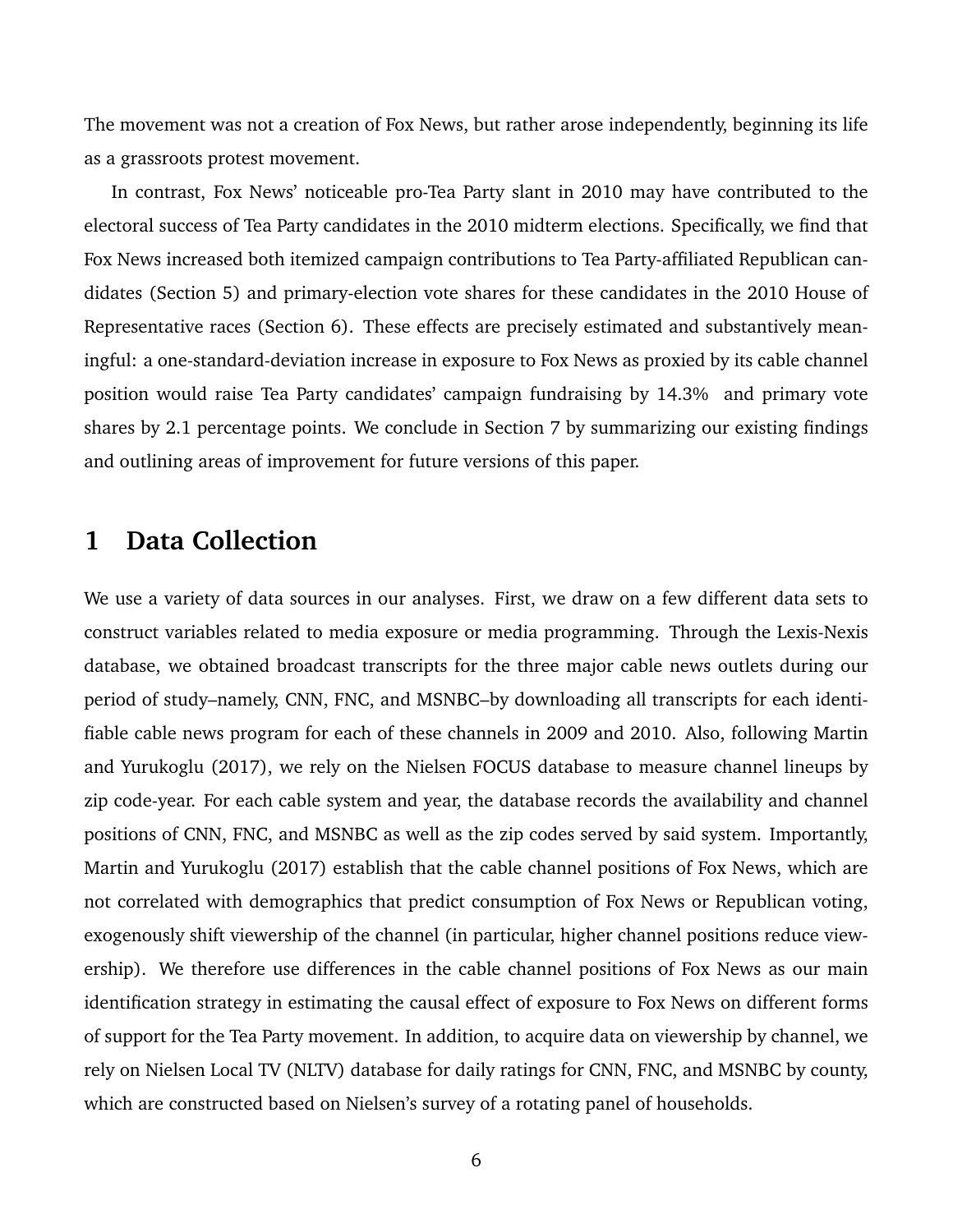To identify Republican candidates with affiliation to the Tea Party movement, we follow [Skocpol and Williamson](#page-26-0) [\(2012\)](#page-26-0) and focus on House Republican candidates in 2010. Among these candidates, we identify 173 of them as Tea Party candidates based on their membership in the House Tea Party Caucus (48), or endorsements from Tea Party-affiliated activist organizations such as FreedomWorks, Tea Party Express, Tea Party Nation, and the Independence Caucus during the [2](#page-0-0)010 midterm elections  $(138)$ .<sup>2</sup>

We thank [Madestam et al.](#page-25-1) [\(2013\)](#page-25-1) for generously sharing their replication dataset, which we use to analyze the impact of Fox News on rally attendance. [Madestam et al.](#page-25-1) [\(2013\)](#page-25-1) collected county-level attendance estimates for Tea Party rallies on Tax Day of 2009. In addition, [Madestam](#page-25-1) [et al.](#page-25-1) [\(2013\)](#page-25-1) show that rainfall on Tax Day was a strong predictor of smaller turnout at Tea Party rallies, which [Madestam et al.](#page-25-1) [\(2013\)](#page-25-1) use as an instrument for rally size to the study the effect of these rallies on subsequent electoral support for the Republican party. Based on [Madestam](#page-25-1) [et al.](#page-25-1) [\(2013\)](#page-25-1)'s findings, we include data on whether it rained in a given county on Tax Day in 2009 as well as the prior probabilities of rain by county as control variables in our analysis of Tea Party rallies. In this analysis, we also incorporate other control variables used in [Madestam](#page-25-1) [et al.](#page-25-1) [\(2013\)](#page-25-1), specifically county population deciles, region fixed effects, county demographics, and voting outcomes from the 2006 House of Representatives elections and the 2008 presidential elections by county.

We collect campaign contribution records from the Database on Ideology, Money in Politics, and Elections (DIME) [\(Bonica, 2019\)](#page-24-9). Importantly, DIME reports not only all itemized contributions (including the self-disclosed addresses of contributors), but also time-invariant identifiers of unique contributors. DIME thus allows us to calculate both the total dollar amount of itemized contributions and the number of unique itemized contributors, by zip code, to Tea Party-affiliated Republican candidates versus Republican candidates without such affiliations in the 2010 election cycle.

We gather precinct-level voting data for House Republican primary elections in 2010 that featured Tea Party candidates, which is feasible for 35 states excluding Alabama, Arkansas, Colorado, Connecticut, Delaware, Iowa, Maine, Minnesota, Nevada, North Dakota, Oklahoma, Rhode Is-

<sup>2</sup>Endorsement data originate from the New York Times ([https://archive.nytimes.com/www.nytimes.com/](https://archive.nytimes.com/www.nytimes.com/interactive/2010/10/15/us/politics/tea-party-graphic.html) [interactive/2010/10/15/us/politics/tea-party-graphic.html](https://archive.nytimes.com/www.nytimes.com/interactive/2010/10/15/us/politics/tea-party-graphic.html); accessed September 11, 2018).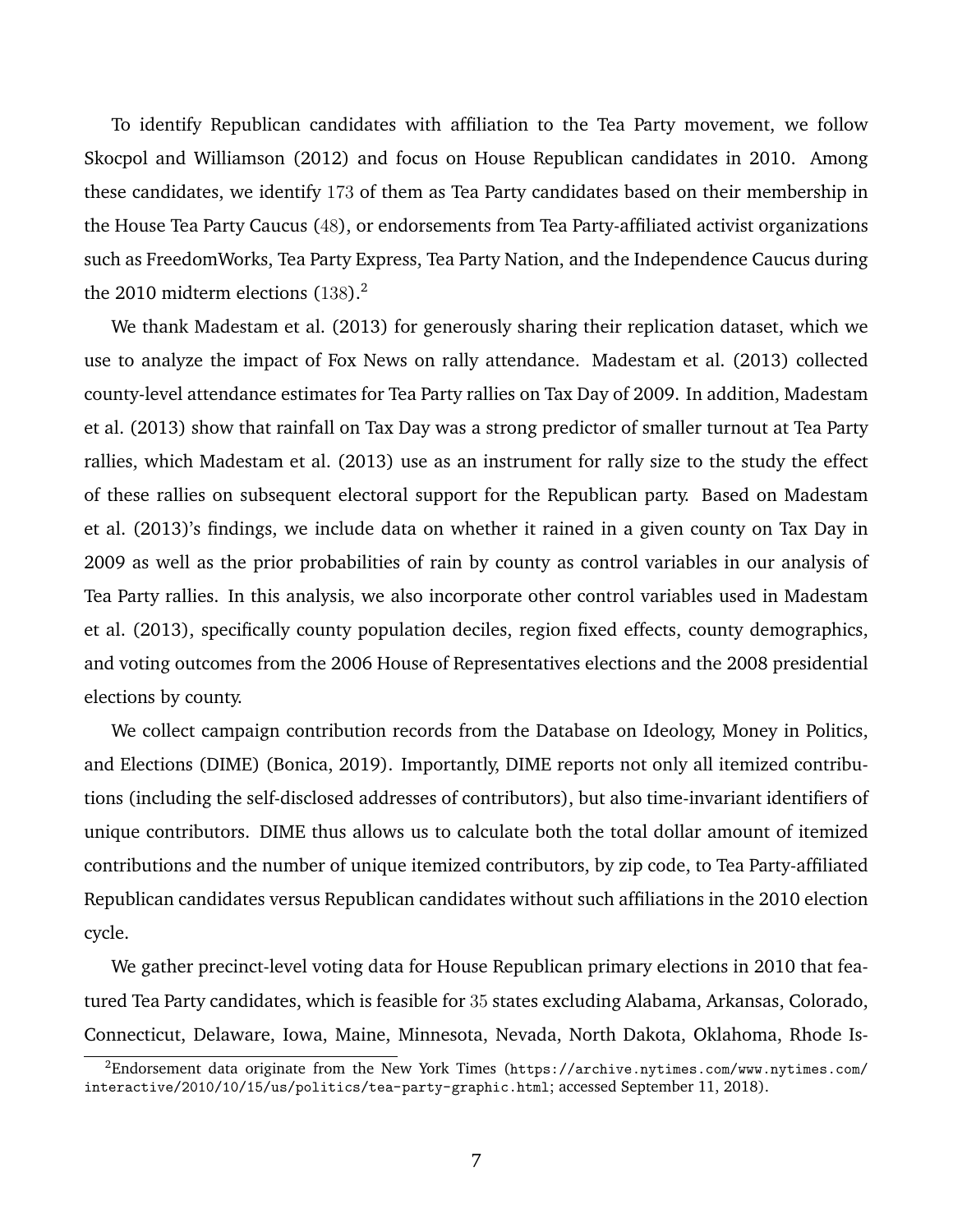land, South Dakota, Utah, and Wyoming. As a result, we are able to retain 74 Tea Party candidates in our analysis of primary elections. In addition, in order to link precincts to the nearest zip codes (since Nielsen data are recorded by zip codes), we use shape files provided by the Harvard Election Data Archive [\(Ansolabehere, Palmer and Lee, 2014\)](#page-24-10) to aggregate precinct-level vote shares up to the zip code level.

Finally, unless noted otherwise, we collect demographic data at the zip code, county, and congressional district level from the 2010 U.S. Census. These include the gender, age, and racial compositions of residents, household income by deciles, residents' educational attainment levels, and urbanicity status.

## <span id="page-7-0"></span>**2 Content Analysis of Major Cable News Outlets**

To provide some context on Fox News' coverage of the Tea Party movement, we conduct two sets of analyses of broadcast transcripts from FNC, MSNBC, and CNN during the 2009-10 election cycle. First, we test whether Fox News, relative to MSNBC and CNN, employed language that was more similar to congressional speeches made by Tea Party-affiliated legislators during the 111th Congress (40 Republican legislators in the House were members of the Tea Party Caucus by 2010).

Specifically, for each year (2009 and 2010) we estimate an elastic net regularized regression [\(Zou and Hastie, 2005\)](#page-26-3) of members of Congress' affiliation (or lack thereof) to the Tea Party movement on their frequency of using certain phrases in their congressional speeches. The input phrases are selected according to the chi-square criterion in [Gentzkow and Shapiro](#page-24-0) [\(2010\)](#page-24-0), which locates phrases with large cross-group differences, adjusted for their overall frequency of use. We use this criterion to select the 1000 two-word phrases (bigrams) in each year with the highest value of the chi-square statistic for Tea Party versus non-Tea Party incumbents, and that meet certain minimum and maximum frequency criteria. $3$  We then use the coefficient estimates from these regressions allow us to project a "Tea Party language score" for each cable news outlets

 $3$ Specifically, we require that a bigram appear in at least 0.1% of all cable news transcripts, on at least two different channels, and in at most 25% of all transcripts.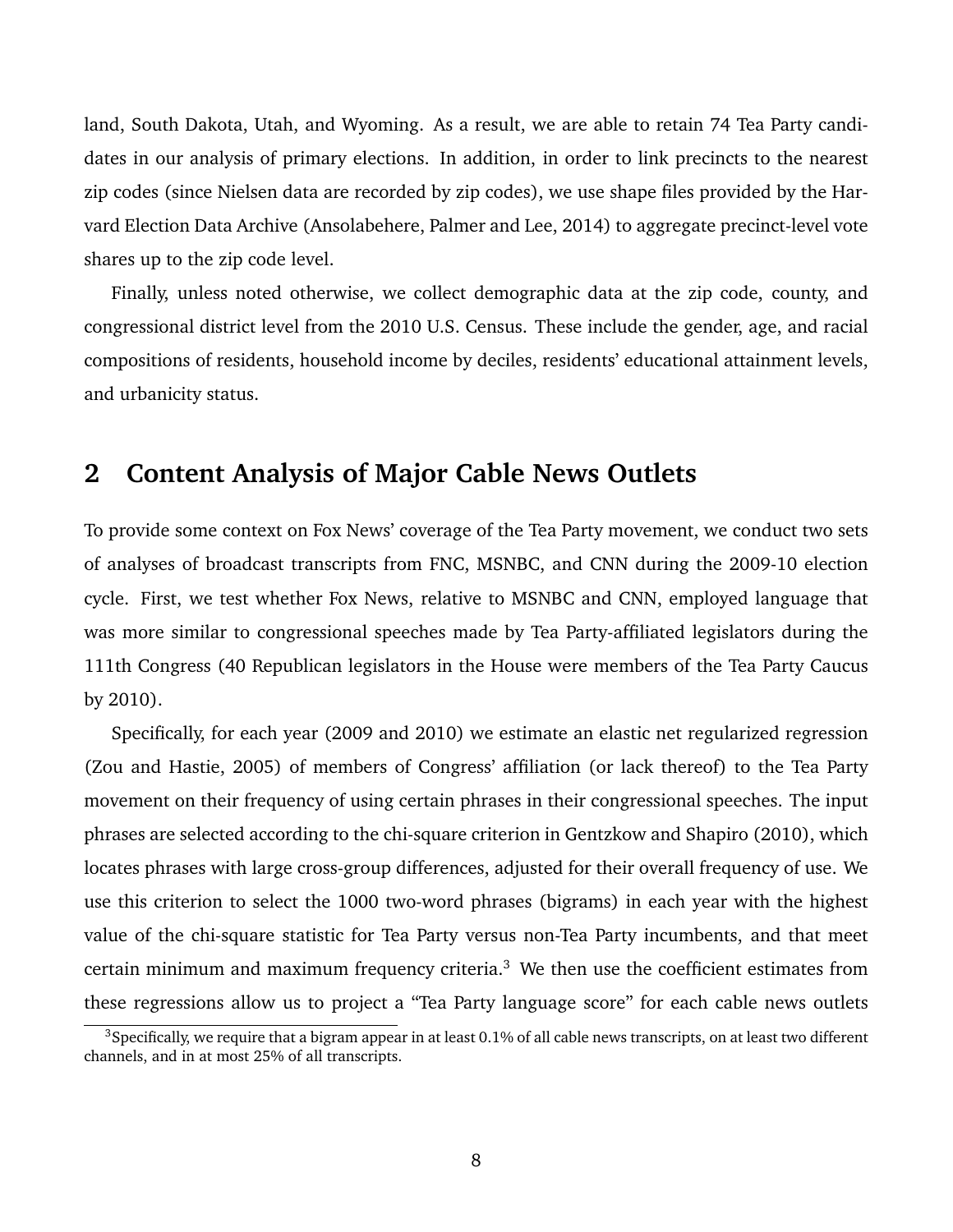<span id="page-8-0"></span>

based on the frequency of phrases used in congressional speeches that appear in each outlet's broadcast transcripts.

Figure 1: Tea Party Language Scores Across Channels, 2009-2010

Figure [1](#page-8-0) displays trends in Tea Party language score estimated for CNN, FNC, and MSNBC month-by-month during the 2009-10 election cycle. These trends moved relatively in tandem during 2009, except a modest bump for FNC during the third quarter of 2009. The relative lack of contrast between Fox News and other cable news outlets in similarity in language to that employed by Tea Party-affiliated congressmen in the first half of 2009 somewhat contradicts the narrative that Fox News began to promote the Tea Party movement during its early stages, particularly around Tax Day when Tea Party rallies took place across the country [\(Skocpol and](#page-26-0) [Williamson, 2012;](#page-26-0) [Peck, 2019\)](#page-25-11).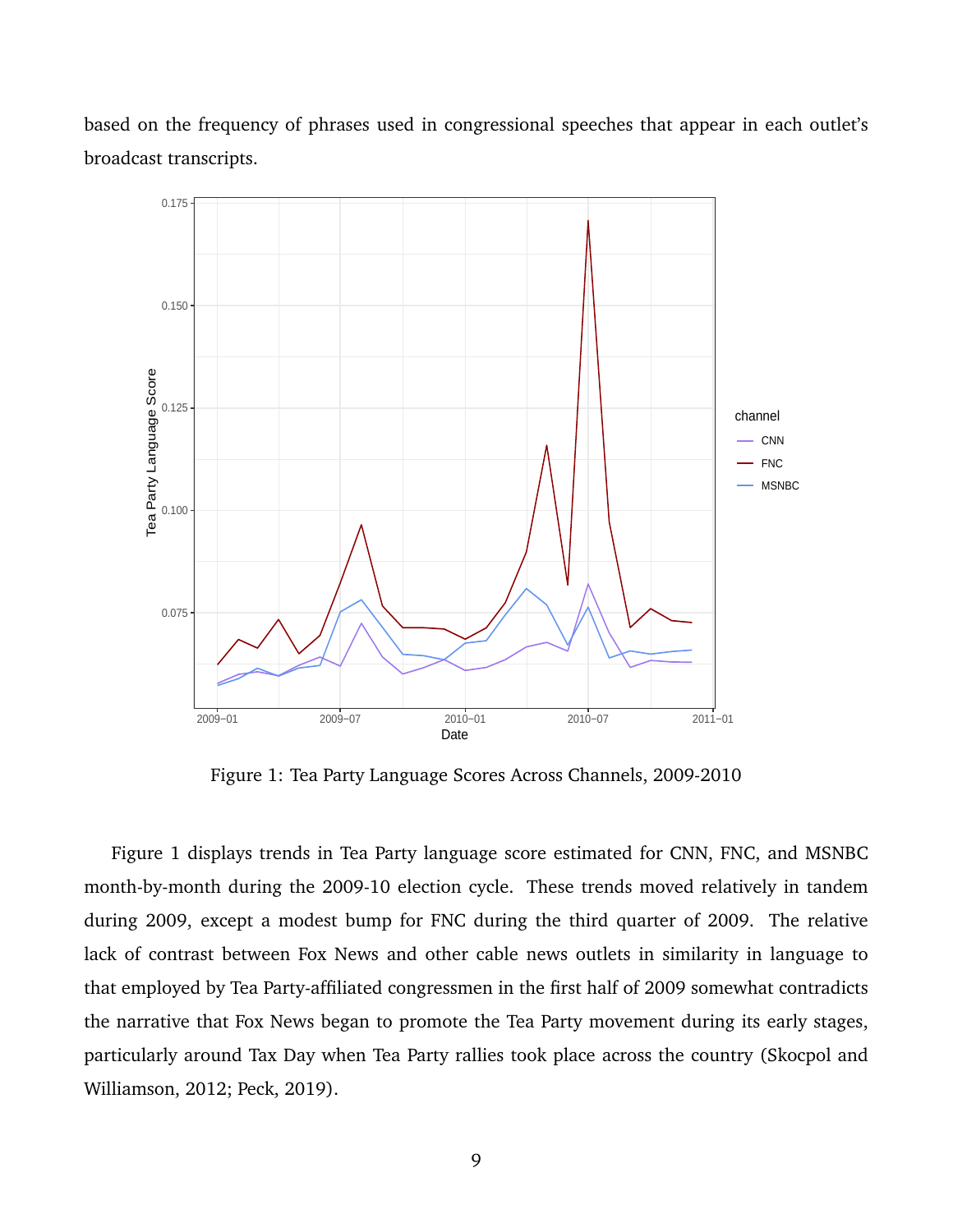However, as shown in Figure [1,](#page-8-0) starting in 2010 FNC's broadcast transcripts appeared to exhibit much stronger tendencies to invoke language reminiscent of Tea Party-affiliated legislators. The contrast between FNC and the other two cable news channels during 2010 was particularly pronounced during the primary season. This observation dovetails with our latter findings with regard to FNC's mobilization of campaign contributions and primary voting in favor of Tea Partybacked Republican candidates relative to Republican candidates without ties to the movement.

Second, we test whether FNC, relative to MSNBC and CNN, featured Tea Party candidates more prominently during the 2009-10 election cycle. To do so, we first identify unique speakers that appeared on each of the three cable news channels from the broadcast transcripts; we also calculate counts of words spoken by each unique speaker by channel-day. Then, we detect instances where these speakers were Tea Party-affiliated Republican candidates, using name matching. We use this data to calculate the fraction of words spoken on air by Tea Party candidates for each channel and month.

Figure [2](#page-10-1) displays month-to-month variation in the fraction of words spoken on air by Tea Party candidates for CNN, FNC, and MSNBC during the 2009-10 election cycle. The time allocated to Tea Party candidates on FNC and MSNBC is quite similar throughout 2009, and higher on both channels than on CNN.

Beginning in 2010, however, FNC's time allocation to Tea Party candidates grows relative to MSNBC, reaching a peak in the summer. The ratio of time on FNC to MSNBC is roughly 2 : 1 during these months.

Interestingly, Tea Party candidates' time on MSNBC briefly spikes in November 2010, rising above FNC for that month. This timing difference is suggestive that FNC gave prominent airtime to Tea Party candidates during the Republican primary months, then backed off during the general election (when there may have been concern about hard-edged conservatives costing support among the general electorate). MSNBC may have ramped up the time it allocated to Tea Party candidates during the general election period for precisely the same reason.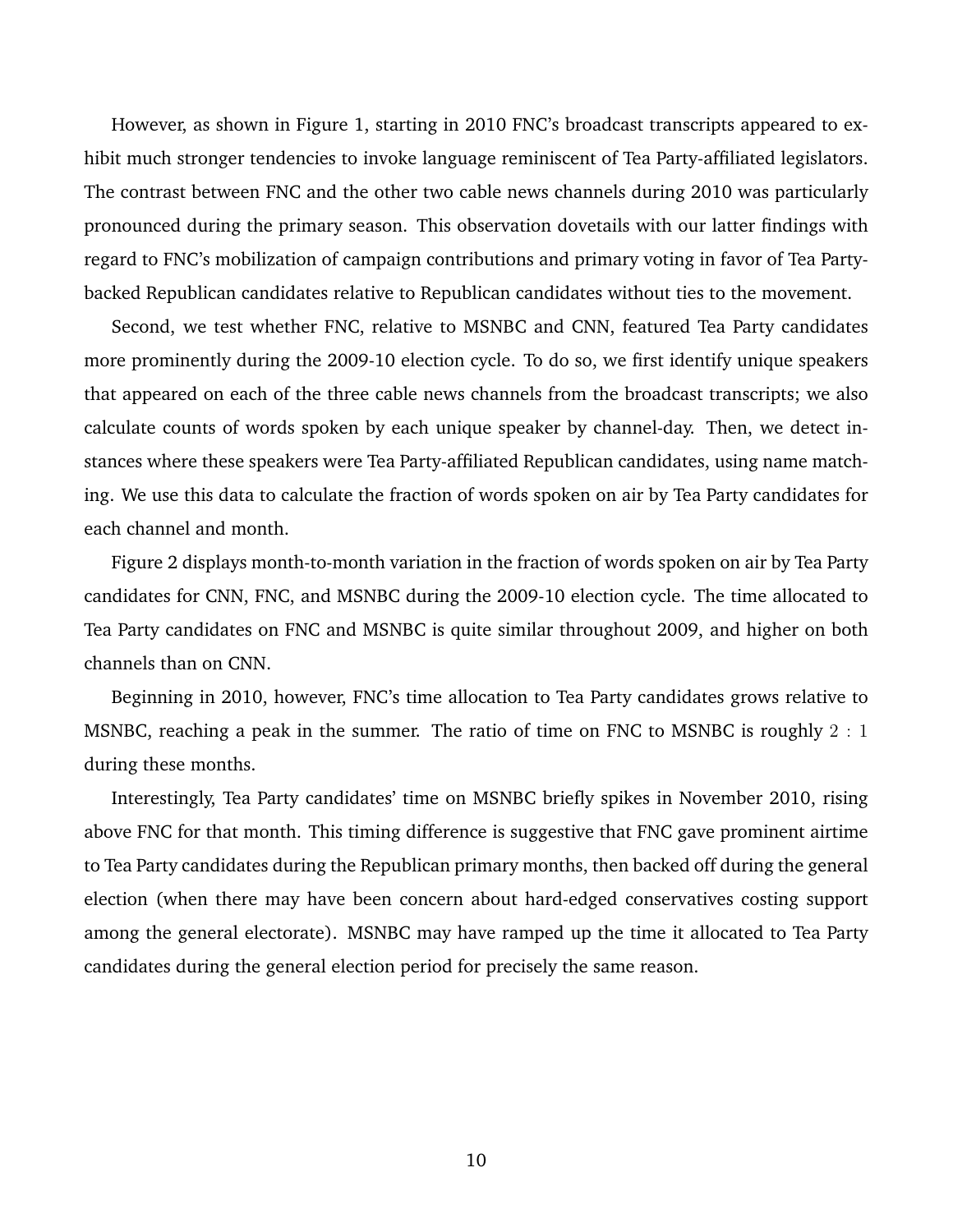<span id="page-10-1"></span>

Figure 2: Fraction of Words Spoken by Tea Party Candidates Across Channels, 2009-2010

## <span id="page-10-0"></span>**3 Tea Party Rallies**

In this section, we examine the relationship of FNC viewing to attendance of Tea Party rallies in April 2009. We test for possible effects in both causal directions, as it is conceivable that (exogenous variation in) Fox News both increased attendance at Tea Party rallies, and (exogenous variation in) exposure to Tea Party rallies stimulated subsequent interest in news with a conservative slant. We find little evidence of effects in either direction, suggesting that in April of 2009, the Tea Party movement was only connected to Fox News through their mutual association with the Republican party, and had not yet taken a position on the Tea Party's factional claim to power within the party.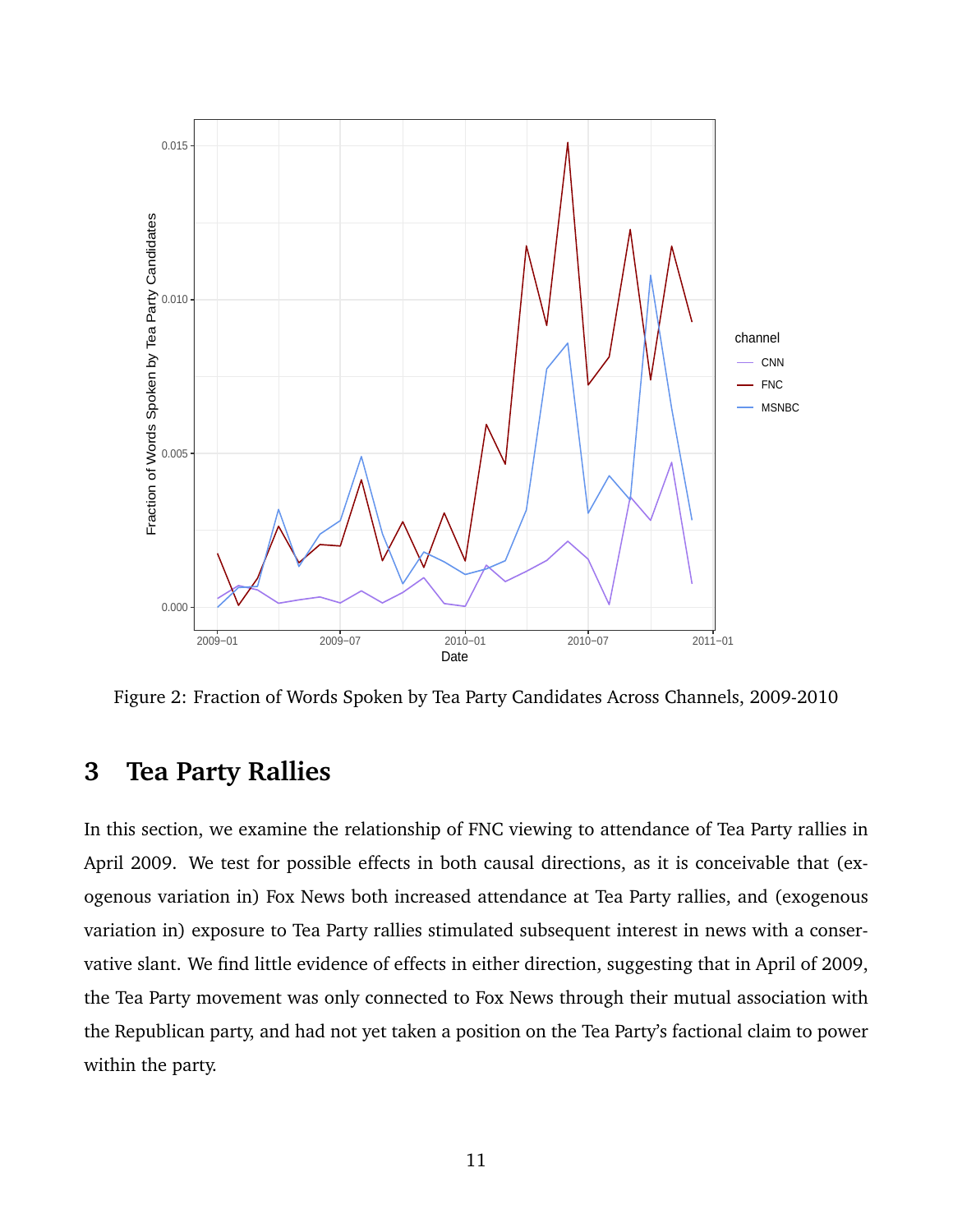## **3.1 Did Exposure to Fox News Lead to Greater Attendance of Tea Party Rallies?**

Existing accounts of the Tea Party movement suggest that Fox News reported on Tea Party rallies planned for Tax Day of 2009 weeks in advance, which may have helped these rallies overcome coordination problems and increase attendance [\(Skocpol and Williamson, 2012\)](#page-26-0). Consistent with this conjecture, Figure [3](#page-11-0) shows that there is a positive association between the average primetime rating of Fox News (aggregated to the county level) during the six months prior to Tax Day of 2009 and Tea Party attendance as a percentage of county population. The size of points indicates the number of Nielsen households in the county average.

<span id="page-11-0"></span>

Figure 3: Positive Association between Tea Party Rally Sizes and Pre-Rallies Average Primetime Rating of Fox News.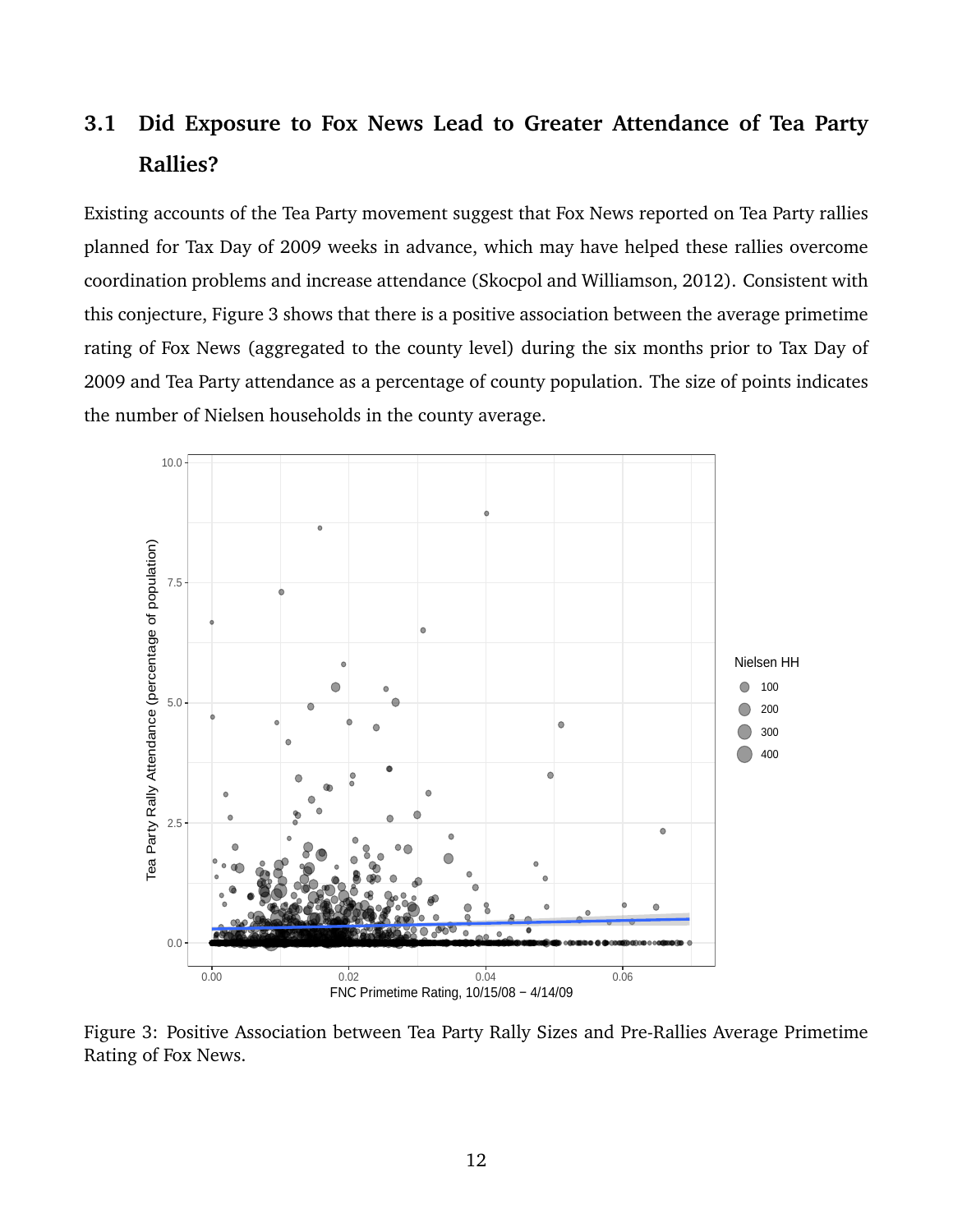Nevertheless, the correlation between Fox News viewership and Tea Party rally sizes may be confounded with differential predisposition to supporting the Tea Party movement across counties. To formally test whether exogenous exposure to Fox News lead to greater attendance of Tea Party rallies on Tax Day of 2009, we estimate regressions of the following form:

<span id="page-12-0"></span>
$$
Rally\_Size_c = \alpha FNC\_Pos_c + \beta MSNBC\_Pos_c + \rho Rain\_Rally_c + \mathbf{X}_c \Gamma + \epsilon_c \tag{1}
$$

The outcome variable  $Rally\_Size_c$  corresponds to the size of the largest Tea Party rally held in county  $c$  in 2009 as a percentage of county population. This variable comes from [Madestam et al.](#page-25-1) [\(2013\)](#page-25-1).

The treatment variable  $FNC\_Pos_c$  is the average cable channel position of Fox News in county  $c$  in 2009 weighted by the number of Fox News subscribers in each zip code that overlaps with said county. Such aggregation is necessary since Tea Party rallies were recorded at at the county level [\(Madestam et al., 2013\)](#page-25-1). 202 counties are dropped here due to insufficient data for aggregating Fox News channel positions to the county level. Since residents in zip codes where Fox News' cable channel positions were higher watched the channel less often [\(Martin and Yurukoglu, 2017\)](#page-25-0), we expect the coefficient  $\alpha$  to be negative insofar as Fox News increased viewers' propensities to attend Tea Party Rallies on Tax Day in 2009 [\(Skocpol and Williamson, 2012\)](#page-26-0).

We analogously compute  $MSNBC\_{Pos_c}$  as the subscriber-weighted average cable channel position of MSNBC by county in 2009. We include this variable to control for countervailing media bias from a left-leaning channel. Moreover, since rainfall noticeably reduced turnout for Tea Party rallies [\(Madestam et al., 2013\)](#page-25-1), we account for  $Rain\_Rally<sub>c</sub>$  which denotes whether it rained on Tax Day in a given county in 2009.

Last but not least,  $X_c$  captures a range of control variables that mirror those found in [Madestam](#page-25-1) [et al.](#page-25-1) [\(2013\)](#page-25-1). In the baseline specification, these include counties' population deciles, region fixed effects, deciles of counties' prior probabilities of raining on Tax Day, and county-level cable system characteristics. We also incorporate demographic composition of each county from the 2010 Census. In the most rigorous specification we have, we add county-level electoral outcomes in the 2006 House of Representatives elections and the 2008 presidential elections.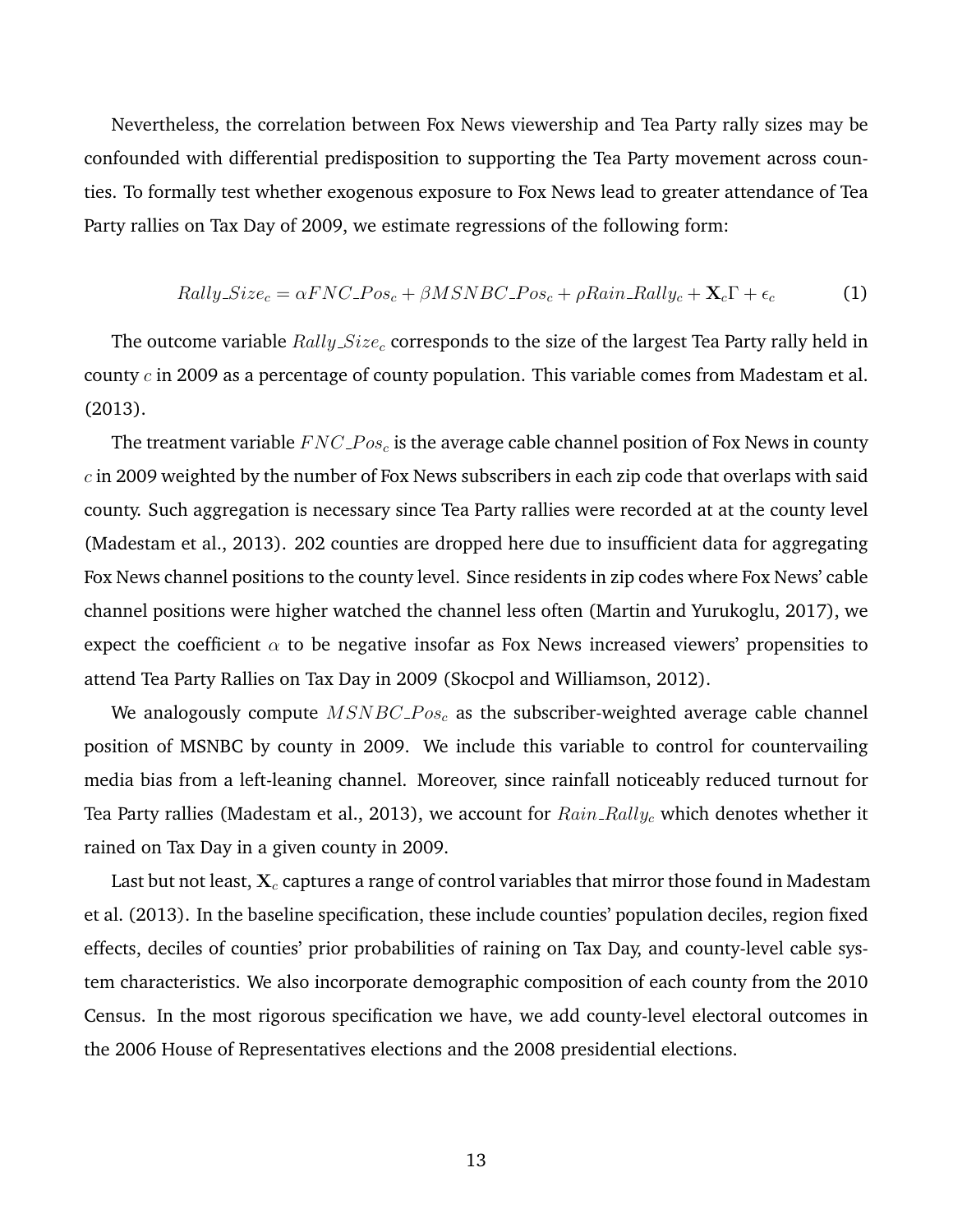|                              | Tea Party Rally Attendance (percent of pop., max) |           |           |  |
|------------------------------|---------------------------------------------------|-----------|-----------|--|
|                              | (1)                                               | (2)       | (3)       |  |
| <b>FNC Channel Position</b>  | $-0.0007$                                         | $-0.0007$ | $-0.0007$ |  |
|                              | (0.0008)                                          | (0.0007)  | (0.0008)  |  |
| Rain on $4/15$               | $-0.052$                                          | $-0.059*$ | $-0.063*$ |  |
|                              | (0.023)                                           | (0.019)   | (0.021)   |  |
| Cable System Controls        |                                                   |           |           |  |
| <b>County Demographics</b>   |                                                   |           |           |  |
| 2008 and 2006 Voting         |                                                   |           |           |  |
| Rain Prob. Decile FEs        |                                                   |           |           |  |
| <b>Population Decile FEs</b> |                                                   |           |           |  |
| <b>Region FEs</b>            |                                                   |           |           |  |
| <b>Observations</b>          | 2,543                                             | 2,543     | 2,543     |  |
| $\mathsf{R}^2$               | 0.05                                              | 0.06      | 0.06      |  |

<span id="page-13-0"></span>Table 1: No Significant Effect of Exposure to Fox News On Tea Party Rally Size

Table [1](#page-13-0) reports estimation results based on Specification [1](#page-12-0) using different sets of control variables; standard errors are clustered by region throughout this table. Consistent with our hypothesis, the higher the weighted average channel position of FNC in a given county, the lower the predicted size of largest Tea Party rally in that county on Tax Day of 2009. However, none of the estimates in Table [1](#page-13-0) attains convectional levels of statistical significance regardless of whether we weight observations by the number of cable subscribers in a given county.

In sum, we find no evidence that counties with on average greater exposure to FNC saw higher turnout rates at local Tea Party rallies in 2009, which contradicts existing accounts of FNC' role in mobilizing grassroots support for these rallies [\(Skocpol and Williamson, 2012\)](#page-26-0). However, our aggregation of cable-system level cable channel positions of FNC to county level washes out much of the available variation. Because we cannot detect the source of rally attendees from zip codes within a county, it is possible that this aggregation masks a larger effect than we can measure in the county-averaged data.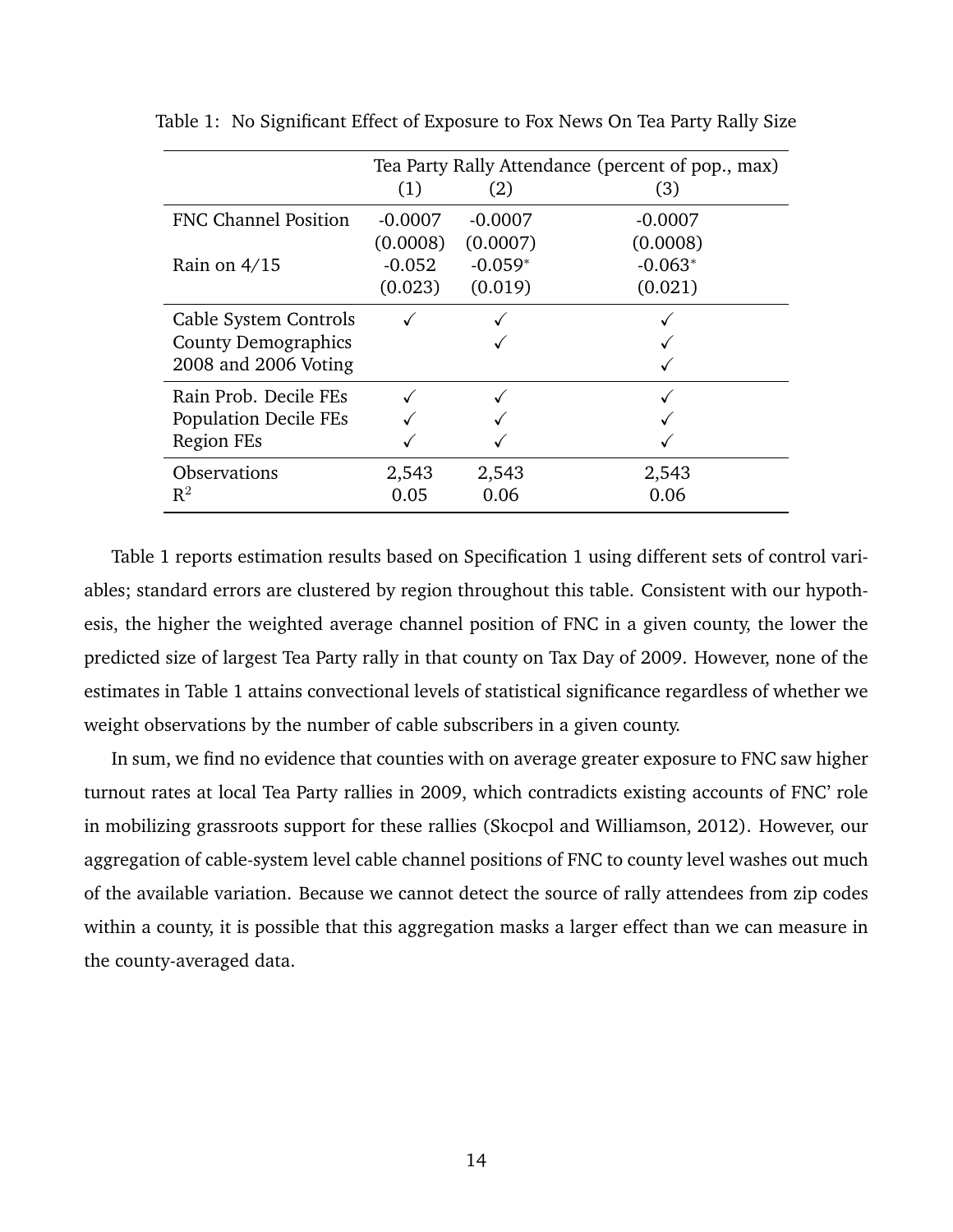### **3.2 Did Greater Attendance of Tea Party Rallies Boost Fox News Ratings?**

An alternative conjecture is that counties that saw greater turnout for Tea Party rallies on Tax Day in 2009 subsequently watched Fox News more. To test this conjecture, we first estimate the following OLS regression:

<span id="page-14-1"></span>
$$
Post\_Rally\_FNC\_Ratings_c = \alpha Rally\_Size_c + \mathbf{X}_c \Gamma + \epsilon_c \tag{2}
$$

The dependent variable  $Post\_Rally\_FNC\_Ratings_c$  measures the average Fox News primetime rating in a given county  $c$  between 0 and 26 weeks after Tax Day of 2009. The dependent variable is the size of the largest Tea Party rally held in county  $c$  in 2009 as a percentage of county population. We also include different combinations of control variables  $X_c$  that include counties' population deciles, region fixed effects, deciles of counties' prior probabilities of raining on Tax Day, county demographic characteristics from the 2010 Census, and county-level electoral outcomes in the 2006 House of Representatives elections and the 2008 presidential elections.

Insofar as Tea Party rallies generated greater interest in Fox News, we may expect the coefficient of interest  $\alpha$  to be positive. However, residents in counties that saw relatively larger Tea Party rallies may also have a higher baseline level of preference for Fox News. To estimate the causal effect of Tea Party rallies on subsequent viewership of Fox News, we adopt [Madestam et al.](#page-25-1) [\(2013\)](#page-25-1)'s approach to instrument rally sizes with rainfall on Tax Day in a given county.

|                                                                            | Fox News Rating       |                        |                       |
|----------------------------------------------------------------------------|-----------------------|------------------------|-----------------------|
|                                                                            | (1)                   | (2)                    | (3)                   |
| Tea Party Rally Attendance (percent of pop., max)                          | $0.001**$<br>(0.0003) | $0.001***$<br>(0.0002) | $0.0007*$<br>(0.0003) |
| <b>County Demographics</b><br>2008 and 2006 Voting                         |                       |                        |                       |
| Rain Prob. Decile FEs<br><b>Population Decile FEs</b><br><b>Region FEs</b> |                       |                        |                       |
| <b>Observations</b><br>$\mathrm{R}^2$                                      | 42,918<br>0.06        | 42,918<br>0.09         | 42,918<br>0.11        |

<span id="page-14-0"></span>Table 2: Positive Relationship between Tea Party Rallies and Subsequent Fox News Ratings (OLS)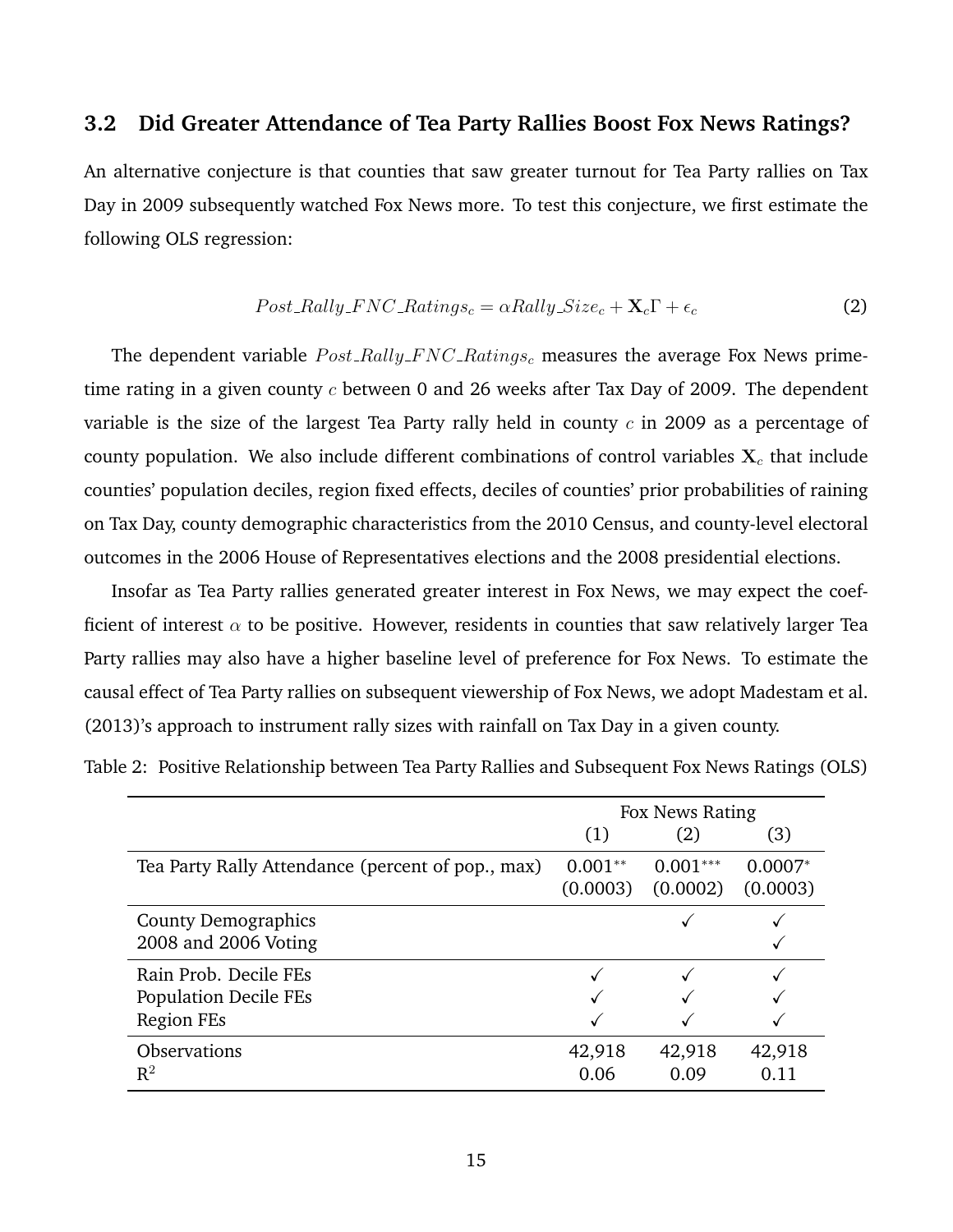|                                                   | Fox News Rating |          |          |
|---------------------------------------------------|-----------------|----------|----------|
|                                                   | (1)             | (2)      | (3)      |
| Tea Party Rally Attendance (percent of pop., max) | $-0.008*$       | $-0.003$ | $-0.003$ |
|                                                   | (0.003)         | (0.004)  | (0.007)  |
| <b>County Demographics</b>                        |                 |          |          |
| 2008 and 2006 Voting                              |                 |          |          |
| Rain Prob. Decile FEs                             |                 |          |          |
| <b>Population Decile FEs</b>                      |                 |          |          |
| Region FEs                                        |                 |          |          |
| <b>Observations</b>                               | 42,918          | 42,918   | 42,918   |
| $R^2$                                             | $-0.04$         | 0.07     | 0.09     |

<span id="page-15-1"></span>Table 3: No Significant Effect of Tea Party Rallies on Subsequent Fox News Ratings (2SLS)

Table [2](#page-14-0) reports OLS estimation results based on Specification [2,](#page-14-1) and Table [3](#page-15-1) reports 2SLS estimation results where we instrument rally sizes with rainfall on Tax Day. In both tables, standard errors are clustered by region. Also, in both tables we weight observations based on the number of Nielsen households to account for measurement error in Nielsen's rating estimates. Table [2](#page-14-0) finds that counties where Tea Party rally sizes were relatively larger subsequently had higher average primetime ratings for Fox News even after controlling a host of different countylevel characteristics. However, such positive association could be confounded by counties' latent propensity to support the Tea Party movement that our control variables cannot fully account for. Indeed, our 2SLS estimation results reported in Table [3](#page-15-1) shows that exogenous variation in Tea Party rally attendance due to rainfall on Tax Day does not predict higher subsequent Fox News ratings. Throughout this table, the coefficient estimates are negative rather than positive, though statistically indistinguishable from zero except in the first column. In other words, while Tea Party rally sizes may be strongly correlated with post-rallies Fox News viewership in counties, there is no evidence suggesting that this link is causal.

## <span id="page-15-0"></span>**4 Strategic Entry of Tea Party Candidates**

As the Tea Party movement attracted greater national attention following the Tax Day rallies, a large wave of Tea Party-backed Republican candidates entered the 2010 midterm elections in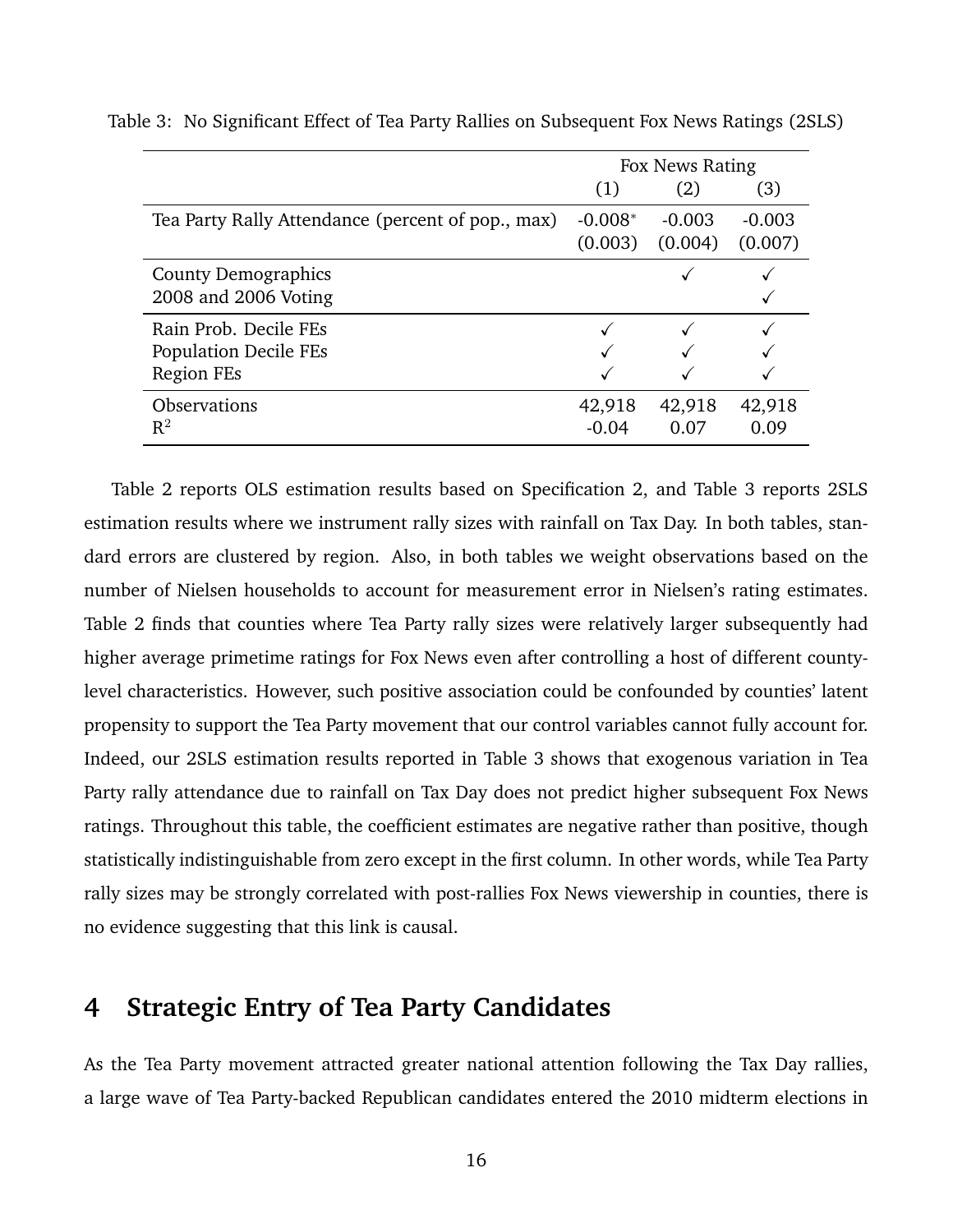order to clinch nominations by the Republican party and ultimately seats in Congress [\(Skocpol](#page-26-0) [and Williamson, 2012\)](#page-26-0). Did Fox News influence prospective Tea Party candidates' choices to enter congressional races in specific congressional districts?

There is some empirical research to support such a conjecture. For example, [Arceneaux et al.](#page-24-11) [\(2020\)](#page-24-11) show that between 1997 and 2009, Republican candidates were more likely to challenge Democratic incumbents in congressional districts where Fox News was more widely available, possibly due to potential Republican challengers perceiving the incumbents in such districts as more electorally vulnerable (although they find no evidence of strategic entry in primary elections). In this paper, we adopt a similar empirical design to that of [Arceneaux et al.](#page-24-11) [\(2020\)](#page-24-11) and estimate regressions of the following form:

$$
Tea\_Party\_Entry_d = \alpha FNC\_Accessibility_d + \mathbf{X}_d \Gamma + \epsilon_d
$$
\n(3)

The outcome variable  $Tea$ - $Party$ - $Entry_d$  is an indicator of whether any Tea Party-affiliated Republican candidate ran in the 2010 House election in congressional district  $d$ . The explanatory variable of interest,  $FNC \text{ }_\textit{A} \text{ } \textit{c} \text{ }_\textit{d}$ , represents one of two measures of the accessibility of Fox News via cable TV in congressional district  $d$  in 2010. One such measure is the density of Fox News across a congressional district, which equals the share of zip codes overlapping with a congressional district (weighted by population size) that had access to Fox News via cable TV [\(Arceneaux et al., 2020\)](#page-24-11). However, the expansion of Fox News across the United States was nearly complete by 2010 [\(Martin and Yurukoglu, 2017\)](#page-25-0), so there is relatively little variation in districtlevel Fox News density for our analysis. As a result, we also employ an alternative measure of Fox News' accessibility, which is the additive inverse (i.e., multiplying by  $-1$ ) of average cable channel position of Fox News in zip codes that overlap with a congressional district (weighted by zip code population size). Insofar as Tea Party candidates were more likely to enter the 2010 House of Representatives elections in congressional districts with greater exposure of Fox News, we should expect the estimated coefficient of  $\alpha > 0$ .

We include  $\mathbf{X}_d$  which consists of different sets of congressional district-level control variables. In the baseline specification, these represent congressional district-level weighted average cable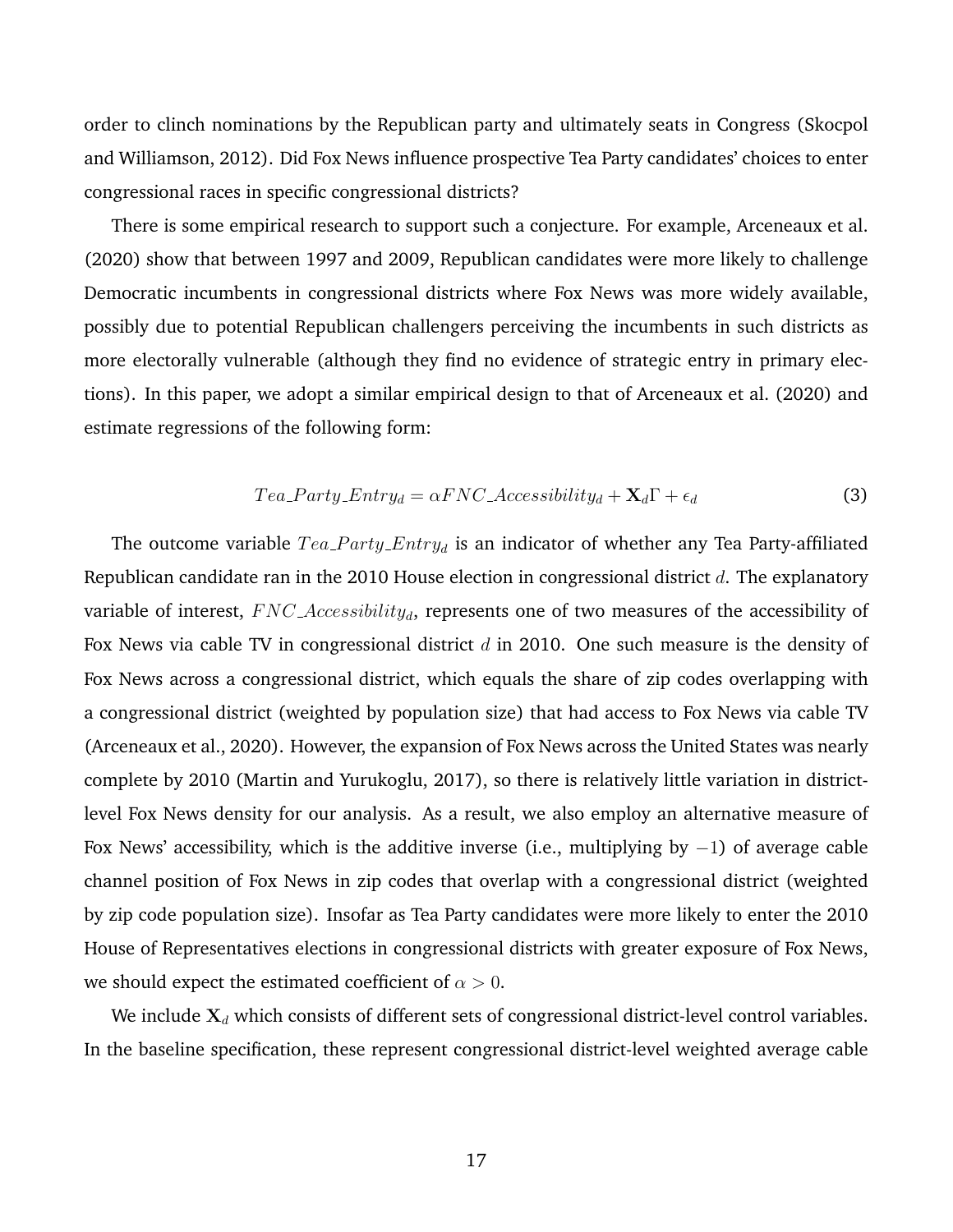system characteristics. We also include demographic data by congressional district from the 2010 Census. In the most rigorous specification we add a fixed effect for each state.

Table [4](#page-17-1) reports estimation results using Fox News' density by congressional district in 2010 as the independent variable of interest, and Table [5](#page-18-0) displays analogous estimation results using the additive inverse of the weighted average cable channel position of Fox News in each congressional district in 2010 as the alternative measure of Fox News accessibility. We cluster standard errors at the state level throughout both tables. Even though the estimated coefficient of interest always positive, as expected, it is never statistically distinguishable from zero. In short, we find no evidence that Tea Party candidates strategically entered the 2010 midterm elections in congressional districts that had systematically higher degrees of accessibility to Fox News. Our conclusion echos similar null effects of Fox News accessibility on candidate entry in primary elections as reported in [Arceneaux et al.](#page-24-11) [\(2020\)](#page-24-11).

|                            | Tea Party Entry |         |         |  |
|----------------------------|-----------------|---------|---------|--|
|                            | (1)             | (2)     | (3)     |  |
| <b>FNC Channel Density</b> | 0.049           | 0.221   | 0.657   |  |
|                            | (0.303)         | (0.396) | (0.980) |  |
| Cable system controls      |                 |         |         |  |
| Demographic controls       |                 |         |         |  |
| <b>State FEs</b>           |                 |         |         |  |
| <b>Observations</b>        | 436             | 435     | 435     |  |
| $R^2$                      | 0.002           | 0.06    | 0.17    |  |

<span id="page-17-1"></span>Table 4: No Evidence of Strategic Entry of Tea Party Candidates Based on Congressional District-Level Fox News Density

## <span id="page-17-0"></span>**5 Campaign Contributions**

To test whether exposure to Fox News increased willingness to contribute to the campaigns of Tea Party-affiliated Republican candidates in the 2010 House of Representatives elections, we estimate regressions of the following form: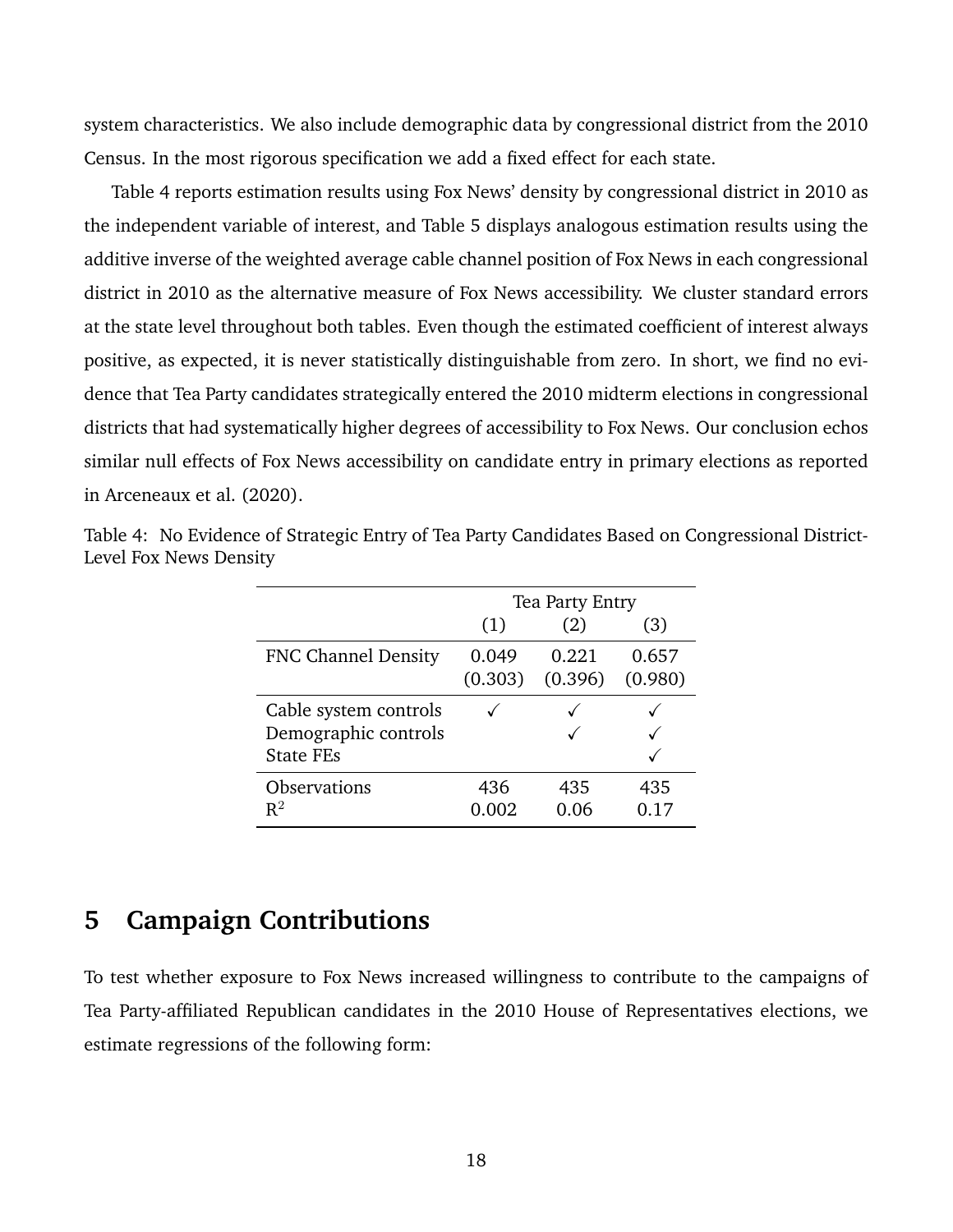|                                | <b>Tea Party Entry</b> |         |         |  |
|--------------------------------|------------------------|---------|---------|--|
|                                | (1)                    | (2)     | (3)     |  |
| Weighted Ave. FNC Channel Pos. | 0.003                  | 0.002   | 0.002   |  |
|                                | (0.003)                | (0.003) | (0.003) |  |
| Cable system controls          |                        |         |         |  |
| Demographic controls           |                        |         |         |  |
| <b>State FEs</b>               |                        |         |         |  |
| Observations                   | 436                    | 435     | 435     |  |
| $R^2$                          | 0.004                  | 0.06    | 0.17    |  |

<span id="page-18-0"></span>Table 5: No Evidence of Strategic Entry of Tea Party Candidates Based on Congressional District-Level Weighted Average Fox News Channel Position

$$
Contrib\_Tea\_Party_z = \alpha FNC\_Pos_z + \beta MSNBC\_Pos_z + \rho Contrib\_R\_Non\_Tea\_Party_z + \mathbf{X}_z \Gamma + \epsilon_z
$$
\n
$$
\tag{4}
$$

The outcome variable  $Contrib\_Tea\_Party_z$  represents either the total amount of itemized campaign contributions given from donors residing in zip code  $z$  to Tea Party candidates in the  $2009 - 2010$  federal election cycle, or the number of unique itemized contributors from zip code z who gave to Tea Party candidates during the 2009 − 2010 cycle.

The treatment variable  $FNC\_{Pos_z}$  is the cable channel position of Fox News in zip code z in 2009. We expect the coefficient  $\alpha$  to be negative insofar as Fox News increased viewers' willingness to donate to Tea Party candidates' campaigns. We also include  $MSNBC\_{Pos_z}$ , the cable channel position of MSNBC in zip code  $z$  in 2009.

Since we are specifically interested in how exposure to Fox News affected campaign giving to Tea Party candidates, rather than Republican candidates more broadly, we control for itemized contributions given from residents in zip code  $z$  to House Republican candidates who were not affiliated with the Tea Party movement during the 2010 midterm elections, denoted by Contrib\_R\_Non\_Tea\_Party<sub>z</sub>. In other words,  $Contrib_R$ \_Non\_Tea\_Party<sub>z</sub> captures the general propensity of residents in a given zip code to donate to Republican candidates' campaigns. Similar to the dependent variable, this variable represents either the total amount of such itemized contributions or the number of qualifying itemized contributors. Other zip code-level control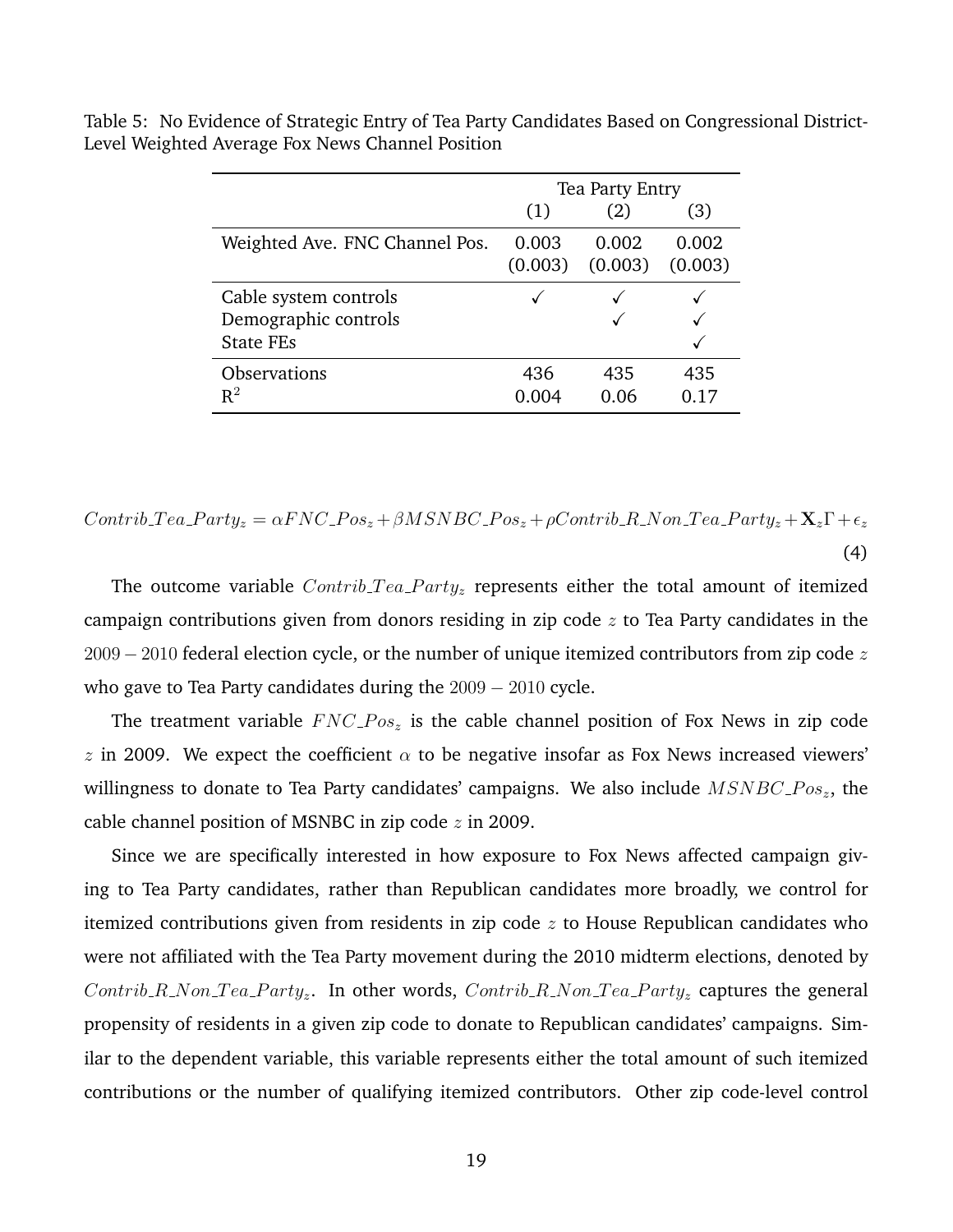variables are represented by  $X_z$ . Depending on the specification,  $X_z$  could include cable system characteristics, demographic composition, and state fixed effects.

|                                              | Donations to Tea Party Candidates (\$) |            |            |
|----------------------------------------------|----------------------------------------|------------|------------|
|                                              | (1)                                    | (2)        | (3)        |
| FNC Channel Pos.                             | $-39.9***$                             | $-35.9***$ | $-37.9***$ |
|                                              | (14.3)                                 | (13.3)     | (13.1)     |
| <b>MSNBC Channel Pos.</b>                    | 15.9                                   | 20.7       | 8.08       |
|                                              | (12.6)                                 | (13.6)     | (16.6)     |
| Donations to non-Tea Party R Candidates (\$) | $0.122***$                             | $0.094**$  | $0.089**$  |
|                                              | (0.043)                                | (0.036)    | (0.035)    |
| Cable system controls                        |                                        |            |            |
| Demographic controls                         |                                        |            |            |
| <b>State FEs</b>                             |                                        |            |            |
| <b>Observations</b>                          | 17,364                                 | 17,318     | 17,318     |
| $\mathbb{R}^2$                               | 0.07                                   | 0.10       | 0.12       |

<span id="page-19-0"></span>Table 6: Exposure to Fox News Increased Zip-Code Level Total Itemized Contributions to Tea Party Candidates

Table [6](#page-19-0) reports estimation results using the total dollar amount of itemized contributions to Tea Party candidates by zip code as the outcome variable, and Table [7](#page-20-1) displays analogous estimation results using the total number of itemized contributors to Tea Party candidates by zip code as an alternative outcome variable. We cluster standard errors at the state level throughout both tables. Here we present estimates from linear models so that the regression outputs are easily interpretable. All estimates are qualitatively identical and comparable in magnitudes with negative binomial models that account for over-dispersion in the outcome variables.

In both tables, and across all specifications, we consistently find that the higher the cable channel position of Fox News in a given zip code, the lower the itemized contributions from residents in said zip code to Tea Party candidates during the 2009−10 election cycle. These findings suggest that exposure to Fox News increased willingness to contribute to Tea Party candidates' campaigns. Importantly, because we control for campaign contributions to House Republican candidates who did not align themselves with the Tea Party movement, our findings are not due to a general boon in fundraising across all Republican candidates that arise from viewership of Fox News. Instead, Tea Party candidates benefited disproportionately during the 2010 midterm elections.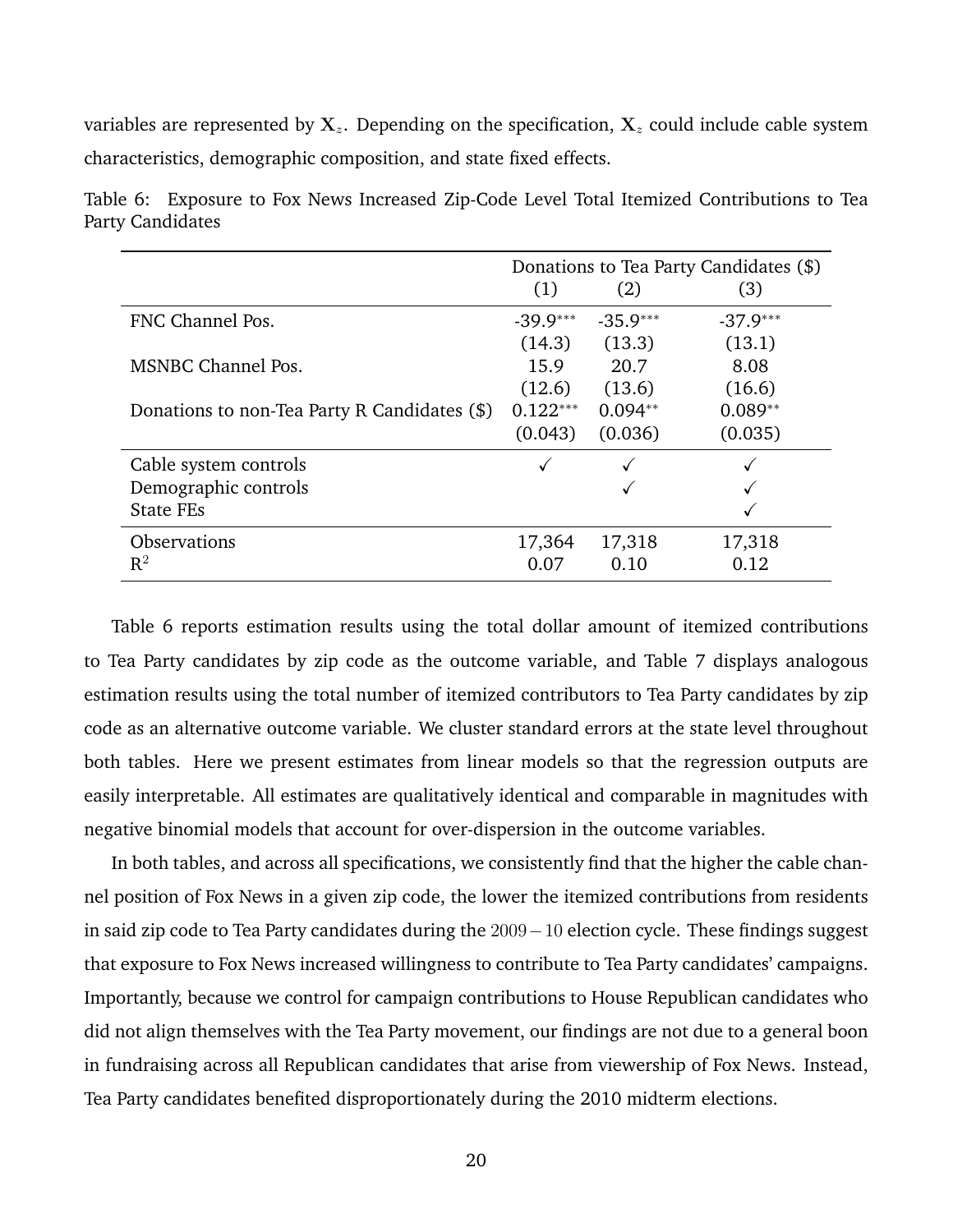|                                          | No. donors to Tea Party Candidates |            |            |
|------------------------------------------|------------------------------------|------------|------------|
|                                          | (1)                                | (2)        | (3)        |
| FNC Channel Pos.                         | $-0.037***$                        | $-0.033**$ | $-0.032**$ |
|                                          | (0.014)                            | (0.014)    | (0.013)    |
| <b>MSNBC Channel Pos.</b>                | 0.019                              | 0.025      | 0.018      |
|                                          | (0.017)                            | (0.016)    | (0.015)    |
| No. donors to non-Tea Party R Candidates | $0.291***$                         | $0.227***$ | $0.213***$ |
|                                          | (0.032)                            | (0.030)    | (0.029)    |
| Cable system controls                    |                                    |            |            |
| Demographic controls                     |                                    |            |            |
| <b>State FEs</b>                         |                                    |            |            |
| <b>Observations</b>                      | 17,364                             | 17,318     | 17,318     |
| $R^2$                                    | 0.25                               | 0.29       | 0.35       |

<span id="page-20-1"></span>Table 7: Exposure to Fox News Increased Zip-Code Level Number of Itemized Contributors to Tea Party Candidates

Fox News' effectiveness in raising campaign funds for Tea Party candidates is quite sizable. To see this, we first note that the residualized standard deviation in Fox News' cable channel position by zip code is 13.9. Given an increase in Fox News' cable channel position of this magnitude, we predict itemized contributions to Tea Party candidates to decline by \$527 based on our most rigorous model (i.e., column 3 of Table [6\)](#page-19-0), or a 14.3% reduction in campaign funds to Tea Party candidates relative to the average amount of such contributions by zip code, which was \$3,690.

### <span id="page-20-0"></span>**6 Primary Voting**

To test whether exposure to Fox News lead to more support for Tea Party-affiliated Republican candidates vis-a-vis Republican candidates without such affiliations in the 2010 House of Representatives elections, we focus on Republican primary contests that included Tea Party candidates and estimate regressions of the following form:

$$
Tea\_Party\_Vote\_Share_z = \alpha FNC\_Pos_z + \beta MSNBC\_Pos_z + \eta_d + \mathbf{X}_z \Gamma + \epsilon_z
$$
 (5)

The outcome variable  $Tea$ - $Party$ - $Vote$ - $Share$  is the vote share that Tea Party-affiliated Republican candidate(s) obtained in zip code  $z$  in the 2010 primary election for the House of Repre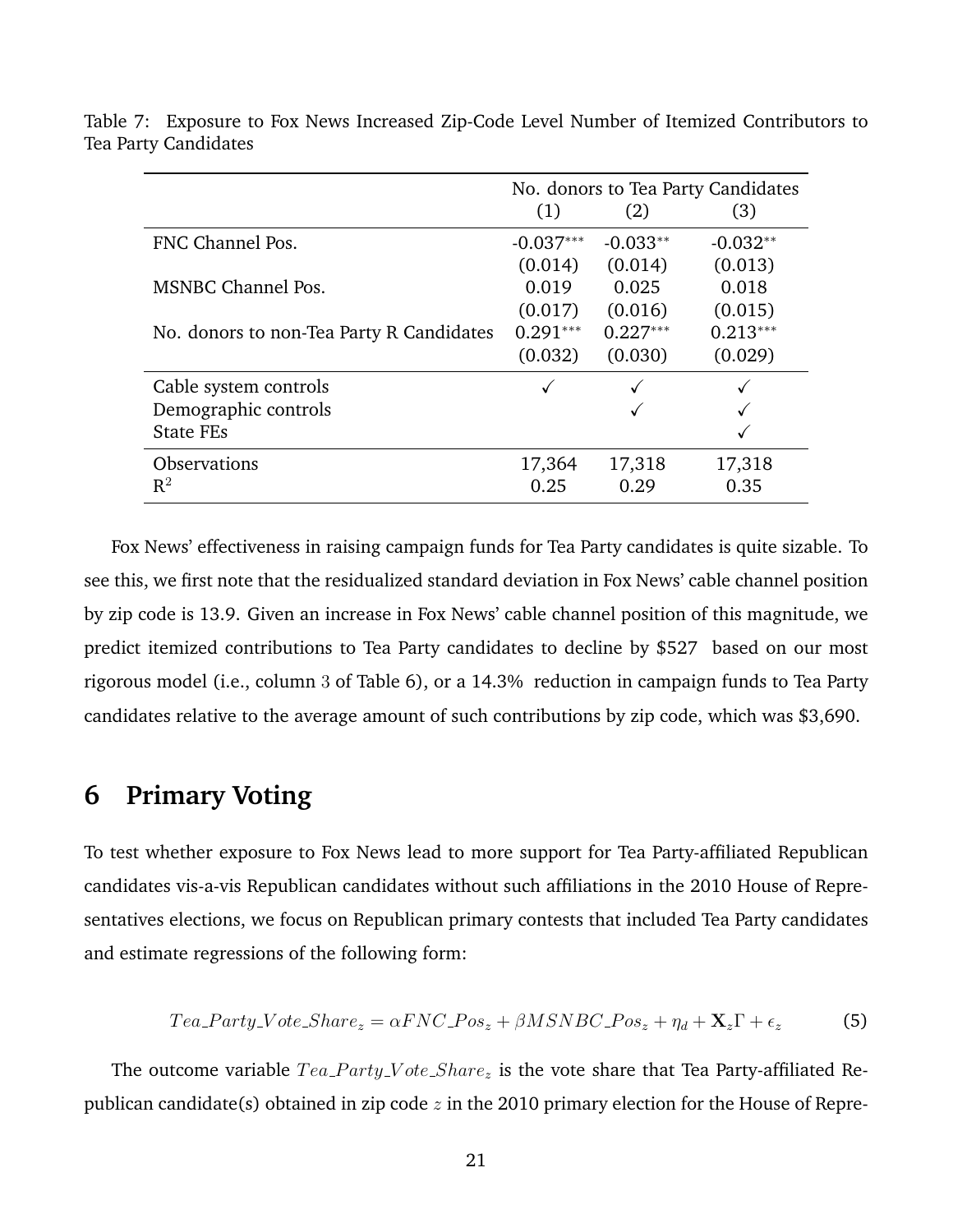sentatives. While we collect primary vote shares at the precinct level, we aggregate them up to the zip code level based on precinct-zip code geographic overlaps so as to match our zip code-level measure of exposure to cable news channels.

As before,  $FNC\_{Pos_z}$  and  $MSNBC\_{Pos_z}$  denote the cable channel positions of Fox News and MSNBC, respectively, in each zip code  $z$ . Once again, since higher channel positions reduce viewership, we expect  $\alpha$  to be negative insofar as exposure to Fox News enhanced Tea Party candidates' electoral performance in House Republican primaries in 2010.

In addition, we control for  $\eta_d$ , which is a fixed effect for each congressional district d. This variable ensures that  $\alpha$  is identified from within-district variation in Fox News' channel positions, holding constant the pool of candidates in each primary election. In other words, with  $\eta_d$ , our estimated treatment effect  $\hat{\alpha}$  should not be affected by endogenous entry of Tea Party candidates across congressional districts.  $X<sub>z</sub>$  captures remaining zip code-level control variables, including cable system characteristics and demographic composition.

Table [8](#page-22-1) reports estimation results; we cluster standard errors by congressional district throughout this table. Across specifications, we consistently find that Tea Party candidates received lower vote shares in the 2010 House primary elections in zip codes where Fox News had higher cable channel positions. Put differently, voters with greater exposure to Fox News supported Tea Partyaffiliated Republican candidates at higher rates in these primary contests. Importantly, because we control for congressional district fixed effects, our findings are driven by exogenous variation in exposure to Fox News due to differing channel positions across zip codes within each district rather than differences in candidate pools across districts.

Fox News' effect on the primary vote shares of Tea Party candidates is not only precisely estimated, but also substantively meaningful. To see this, we first note that the residualized standard deviation in Fox News' cable channel position by zip code is 15.8. Given an increase in Fox News' cable channel position of this magnitude, we predict Tea Party candidates' primary vote shares to decline by 0.0212 based on our most rigorous model (i.e., column 3 of Table [8\)](#page-22-1). A loss of primary vote shares of this magnitude could have stalled the nominations of a number of Tea Party-backed candidates such as Jeff Duncan (SC-3) and Blake Farenthold (TX-27).<sup>[4](#page-0-0)</sup> Moreover, a

<sup>4</sup>For Duncan's primary runoff results, see <https://www.ourcampaigns.com/RaceDetail.html?RaceID=657940> (accessed March 31, 2021); for Farenthold, see [https://www.ourcampaigns.com/RaceDetail.html?RaceID=](https://www.ourcampaigns.com/RaceDetail.html?RaceID=631862) [631862](https://www.ourcampaigns.com/RaceDetail.html?RaceID=631862) (accessed March 31, 2021)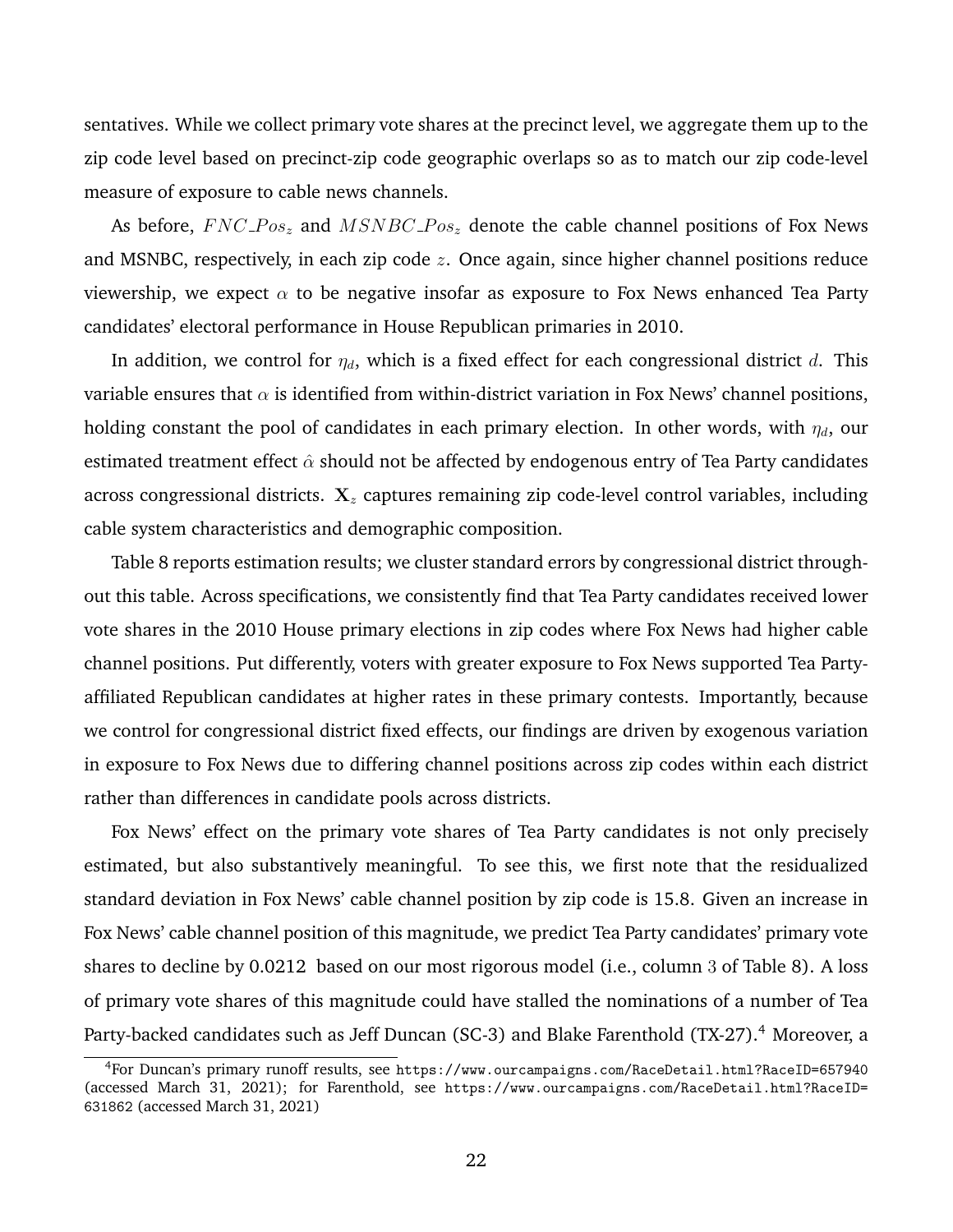|                           | Tea Party Cand. Vote Share |           |           |  |
|---------------------------|----------------------------|-----------|-----------|--|
|                           | (1)                        | (2)       | (3)       |  |
| FNC Channel Pos.          | $-0.001*$                  | $-0.002*$ | $-0.002*$ |  |
|                           | (0.0009)                   | (0.001)   | (0.0010)  |  |
| <b>MSNBC Channel Pos.</b> |                            | 0.0004    | 0.0003    |  |
|                           |                            | (0.0006)  | (0.0005)  |  |
| Cable system controls     |                            |           |           |  |
| Demographic controls      |                            |           |           |  |
| <b>District FEs</b>       |                            |           |           |  |
| Observations              | 3,071                      | 3,071     | 3,063     |  |
| $R^2$                     | 0.75                       | 0.76      | 0.77      |  |

<span id="page-22-1"></span>Table 8: Exposure to Fox News Increased Precinct-Level Primary Vote Shares for Tea Party Candidates

change in primary vote share by 0.0212 represents a 14.5% standardized effect given that the residualized standard deviation in Tea Party candidates in the 2010 House primary elections was 0.146.

## <span id="page-22-0"></span>**7 Discussion**

While there is extensive research on the link between media bias and mass polarization in the United States, we know much less about the effect of media slant on ideological movements that can capture established parties and generate both inter- and intra- party polarization. In this paper, we focus on Fox News, one of the most influential conservative news outlet in the United States, and examine its role in the rise of the Tea Party movement, a right-wing faction of the Republican party that has come to dominate the GOP in the past decade [\(Blum, 2020;](#page-24-6) [Gervais](#page-24-7) [and Morris, 2018;](#page-24-7) [Kabaservice, 2012;](#page-25-2) [Parker and Barreto, 2013;](#page-25-3) [Skocpol and Williamson, 2012\)](#page-26-0). Our content analysis suggests that although Fox News did not appear to actively promote the Tea Party movement in its early days, such as during the 2009 Tax Day rallies, the channel exhibited a noticeable pro-Tea Party slant relative to other cable news outlets in 2010, particularly during the primary election season. Consistent with this timeline, our empirical analyses find no evidence that Fox News helped to mobilize Tea Party rallies in 2009 (or that these rallies boosted subsequent viewership of the channel), nor that it shaped Tea Party-backed Republican candi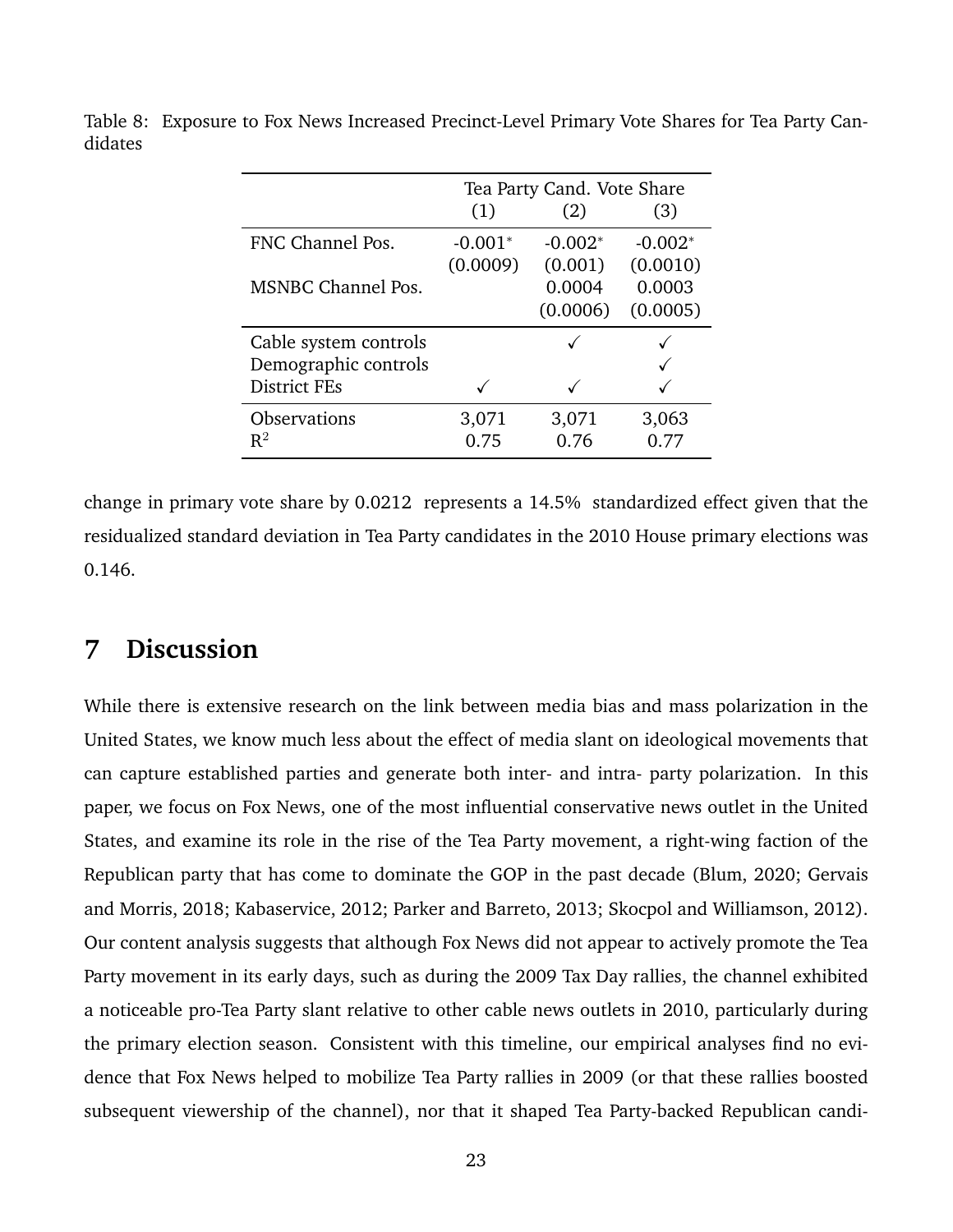dates' decisions to enter the 2010 midterm elections in specific congressional districts. However, exposure to Fox News noticeably boosted both campaign fundraising and primary vote shares for Tea Party candidates relative to Republican candidates without such affiliations in the 2010 midterm elections. In particular, a one-standard-deviation increase in the cable channel position of Fox News in a zip code, which reduces viewership of the channel, would cause Tea Party candidates to lose 14.3% of campaign fundraising and 0.0212 share of votes cast in Republican primaries from said zip code, which are sizable losses given baseline values. Taken together, our findings suggest that news outlets with an ideological slant can play an important role in promoting factional divides within parties, which also dovetail with recent reports on the alleged role of conservative media outlets such as One America Network and NewsMax in fueling the 2021 storming of the United States Capitol [\(Keveney and Puente, 2021\)](#page-25-12).

We hope to conduct additional analyses to disentangle potential mechanisms through which Fox News advanced the Tea Party movement. In particular, it remains an open question whether the effectiveness of Fox News in generating support for the Tea Party movement resulted from the channel's ability to 1) increase awareness of the movement among viewers who are already predisposed to supporting it; 2) shift viewers' ideological preferences rightward (so that Tea Party candidates became more aligned with viewers compared to moderate factions of the Republican party); or 3) portray the Tea Party movement as a bellwether of the contemporary GOP (so that viewers who were attached to the Republican party for identity-based rather than ideological reasons would support the movement out of party loyalty). We hope to explore these these differing though non-exclusive explanations using survey data on mass policy views and perceptions of both the Tea Party movement and the Republican party as a whole.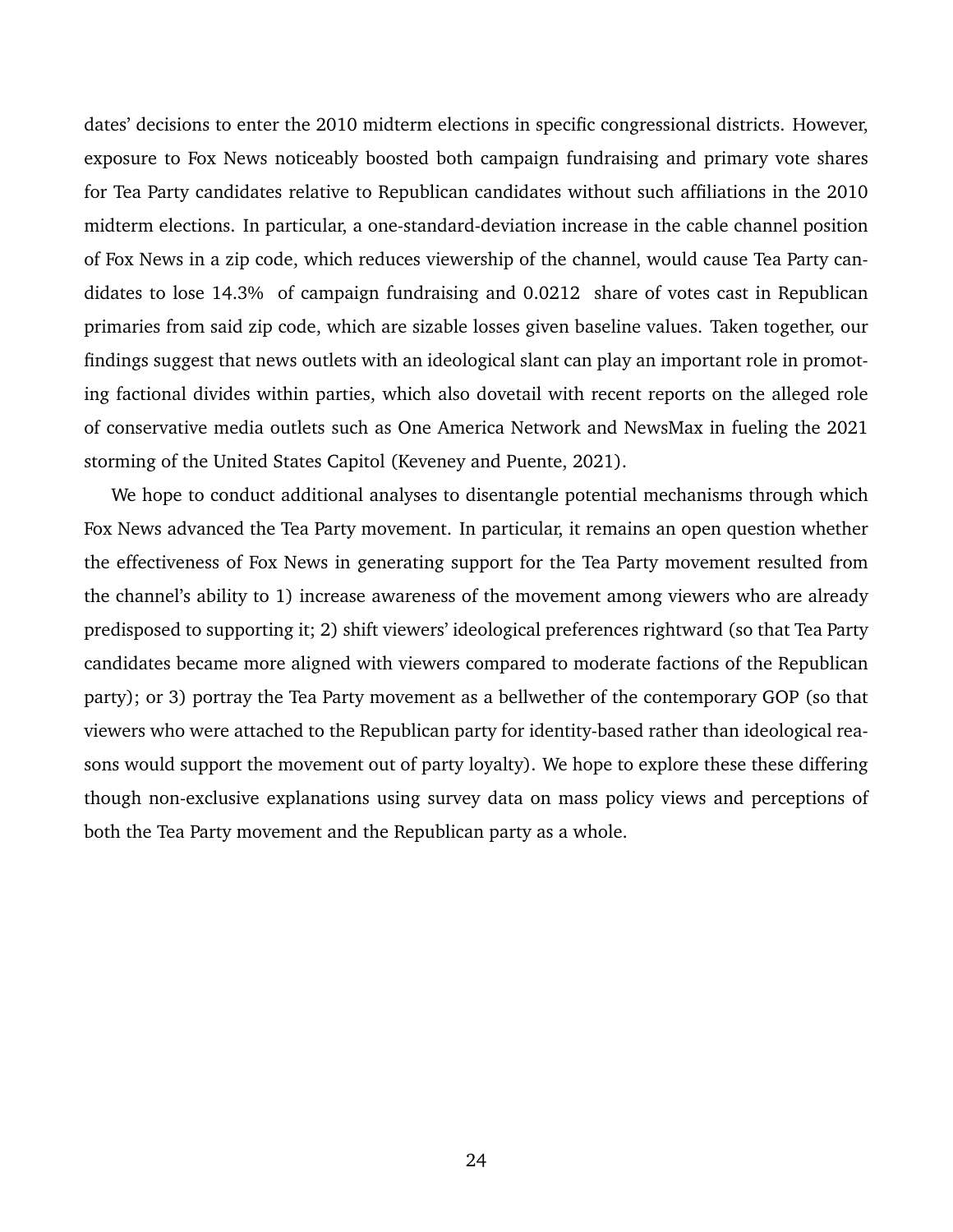## **References**

- <span id="page-24-10"></span>**Ansolabehere, Stephen, Maxwell Palmer, and Amanda Lee.** 2014. "Precinct-Level Election Data."
- <span id="page-24-11"></span>**Arceneaux, Kevin, Johanna Dunaway, Martin Johnson, and Ryan J. Vander Wielen.** 2020. "Strategic Candidate Entry and Congressional Elections in the Era of Fox News." *American Journal of Political Science*, 64(2): 398–415.
- <span id="page-24-6"></span>**Blum, Rachel M.** 2020. *How the Tea Party Captured the GOP: Insurgent Factions in American Politics.* University of Chicago Press.
- <span id="page-24-9"></span>**Bonica, Adam.** 2019. "Database on Ideology, Money in Politics, and Elections (DIME)."
- <span id="page-24-4"></span>**Chiang, Chun-Fang, and Brian Knight.** 2011. "Media bias and influence: Evidence from newspaper endorsements." *The Review of Economic Studies*, 78(3): 795–820.
- <span id="page-24-2"></span>**DellaVigna, Stefano, and Ethan Kaplan.** 2007. "The Fox News Effect: Media Bias and Voting\*." *The Quarterly Journal of Economics*, 122(3): 1187–1234.
- <span id="page-24-5"></span>**Enikolopov, Ruben, Maria Petrova, and Ekaterina Zhuravskaya.** 2011. "Media and political persuasion: Evidence from Russia." *American Economic Review*, 101(7): 3253–85.
- <span id="page-24-0"></span>**Gentzkow, Matthew, and Jesse M. Shapiro.** 2010. "What Drives Media Slant? Evidence From U.S. Daily Newspapers." *Econometrica*, 78(1): 35–71.
- <span id="page-24-3"></span>**Gentzkow, Matthew, Jesse M. Shapiro, and Michael Sinkinson.** 2011. "The Effect of Newspaper Entry and Exit on Electoral Politics." *American Economic Review*, 101: 2980–3018.
- <span id="page-24-7"></span>**Gervais, Bryan T., and Irwin L. Morris.** 2018. *Reactionary Republicanism: How the Tea Party in the House Paved the Way for Trump's Victory.* Oxford, New York:Oxford University Press.
- <span id="page-24-8"></span>**Groenendyk, Eric, Michael W. Sances, and Kirill Zhirkov.** 2020. "Intraparty Polarization in American Politics." *The Journal of Politics*, 82(4): 1616–1620.
- <span id="page-24-1"></span>**Grossman, Guy, Yotam Margalit, and Tamar Mitts.** n.d.. "Media Ownership as Political Investment: The Case of Israel Hayom." 57.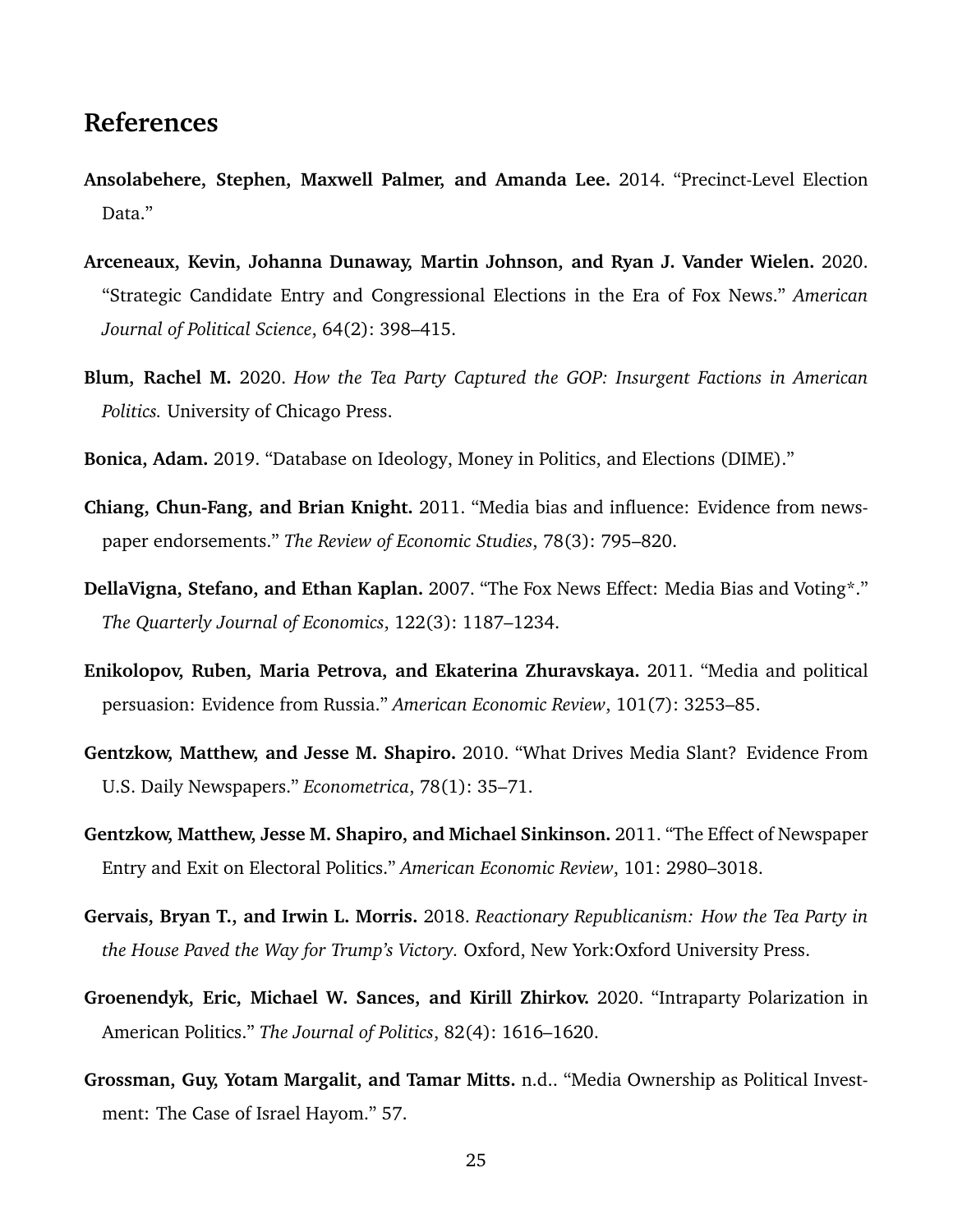<span id="page-25-7"></span>**Izzo, Federica.** 2020. "With Friends Like These, Who Needs Enemies?"

- <span id="page-25-2"></span>**Kabaservice, Geoffrey.** 2012. *Rule and Ruin: The Downfall of Moderation and the Destruction of the Republican Party, From Eisenhower to the Tea Party.* Oxford University Press, USA.
- <span id="page-25-12"></span>**Keveney, Bill, and Maria Puente.** 2021. *How conservative media stoked baseless election-fraud claims that motivated DC rioters.* Publication Title: USA TODAY.
- <span id="page-25-6"></span>**Lee, Frances E.** 2020. "Populism and the American Party System: Opportunities and Constraints." *Perspectives on Politics*, 18(2): 370–388.
- <span id="page-25-10"></span>**Levitsky, Steven, and Daniel Ziblatt.** 2018. *How Democracies Die.* Crown.
- <span id="page-25-1"></span>**Madestam, Andreas, Daniel Shoag, Stan Veuger, and David Yanagizawa-Drott.** 2013. "DO PO-LITICAL PROTESTS MATTER? EVIDENCE FROM THE TEA PARTY MOVEMENT." *The Quarterly Journal of Economics*, 128(4): 1633–1686.
- <span id="page-25-0"></span>**Martin, Gregory J., and Ali Yurukoglu.** 2017. "Bias in Cable News: Persuasion and Polarization." *American Economic Review*, 107(9): 2565–2599.
- <span id="page-25-8"></span>**McCarty, Nolan, Keith T. Poole, and Howard Rosenthal.** 2013. *Political Bubbles: Financial Crises and the Failure of American Democracy.* Princeton University Press.
- <span id="page-25-9"></span>**Mian, Atif, Amir Sufi, and Francesco Trebbi.** 2014. "Resolving Debt Overhang: Political Constraints in the Aftermath of Financial Crises." *American Economic Journal: Macroeconomics*, 6(2): 1–28.
- <span id="page-25-3"></span>**Parker, Christopher S., and Matt A. Barreto.** 2013. *Change They Can't Believe In.*
- <span id="page-25-11"></span>**Peck, Reece.** 2019. *Fox Populism: Branding Conservatism as Working Class.* Cambridge University Press.
- <span id="page-25-4"></span>**Rosenthal, Lawrence.** 2013. "The Tea Party, the government shutdown, and Obamacare." 11.
- <span id="page-25-5"></span>**Rosenthal, Lawrence, and Christine Trost.** 2012. *Steep: The Precipitous Rise of the Tea Party.* University of California Press.